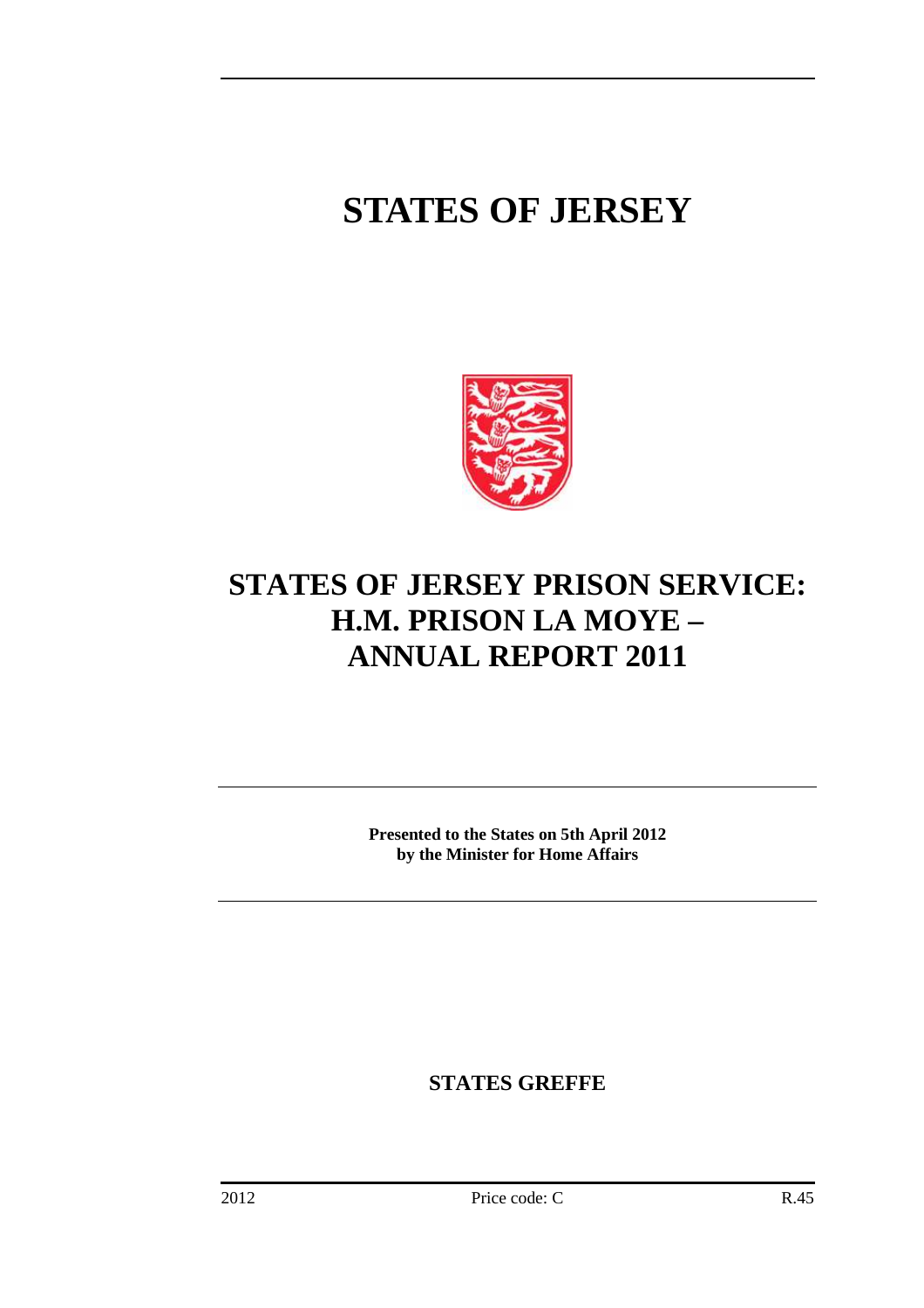2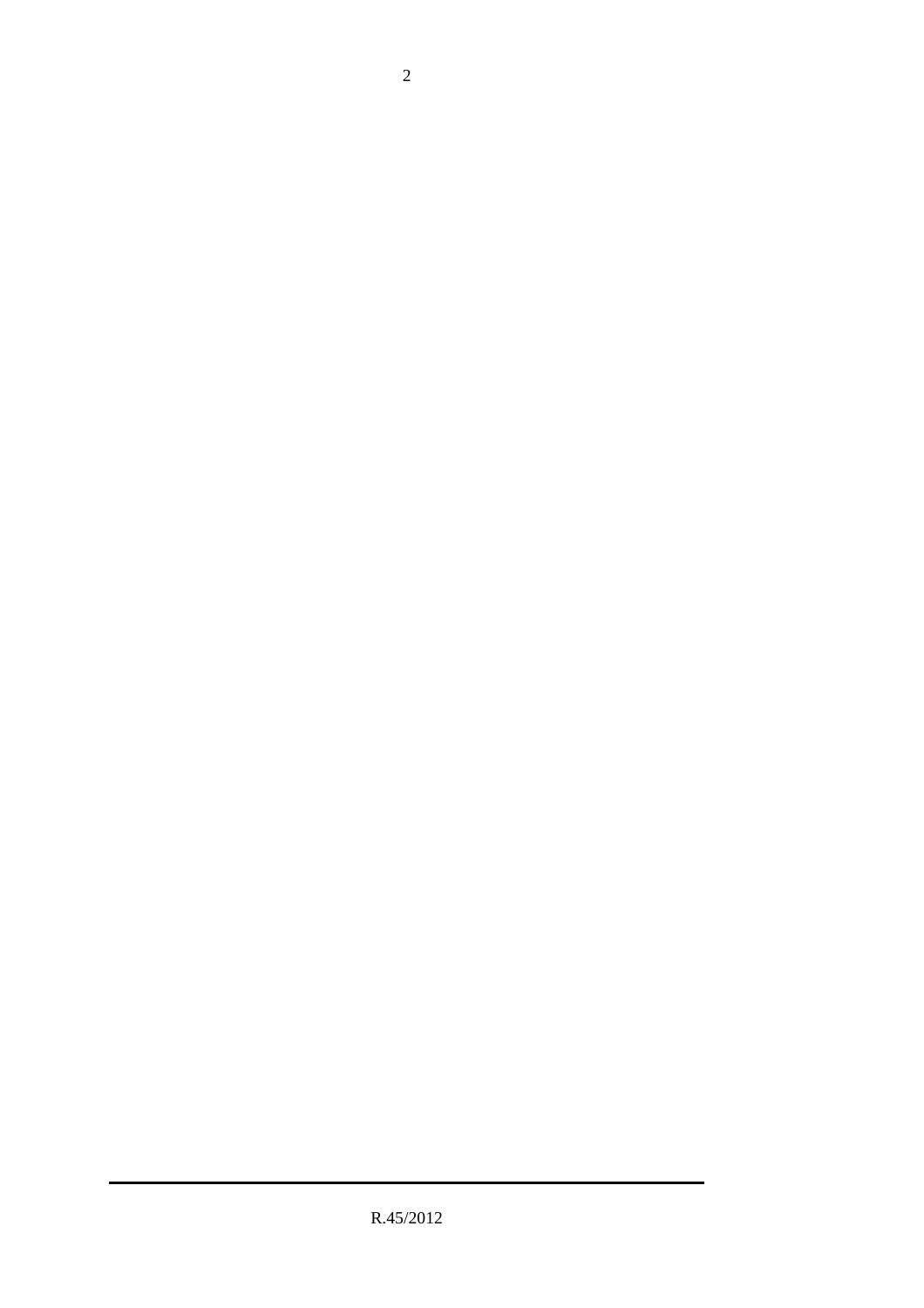

**STATES OF JERSEY PRISON SERVICE** 

# **H.M. PRISON LA MOYE**

# **ANNUAL REPORT 2011**

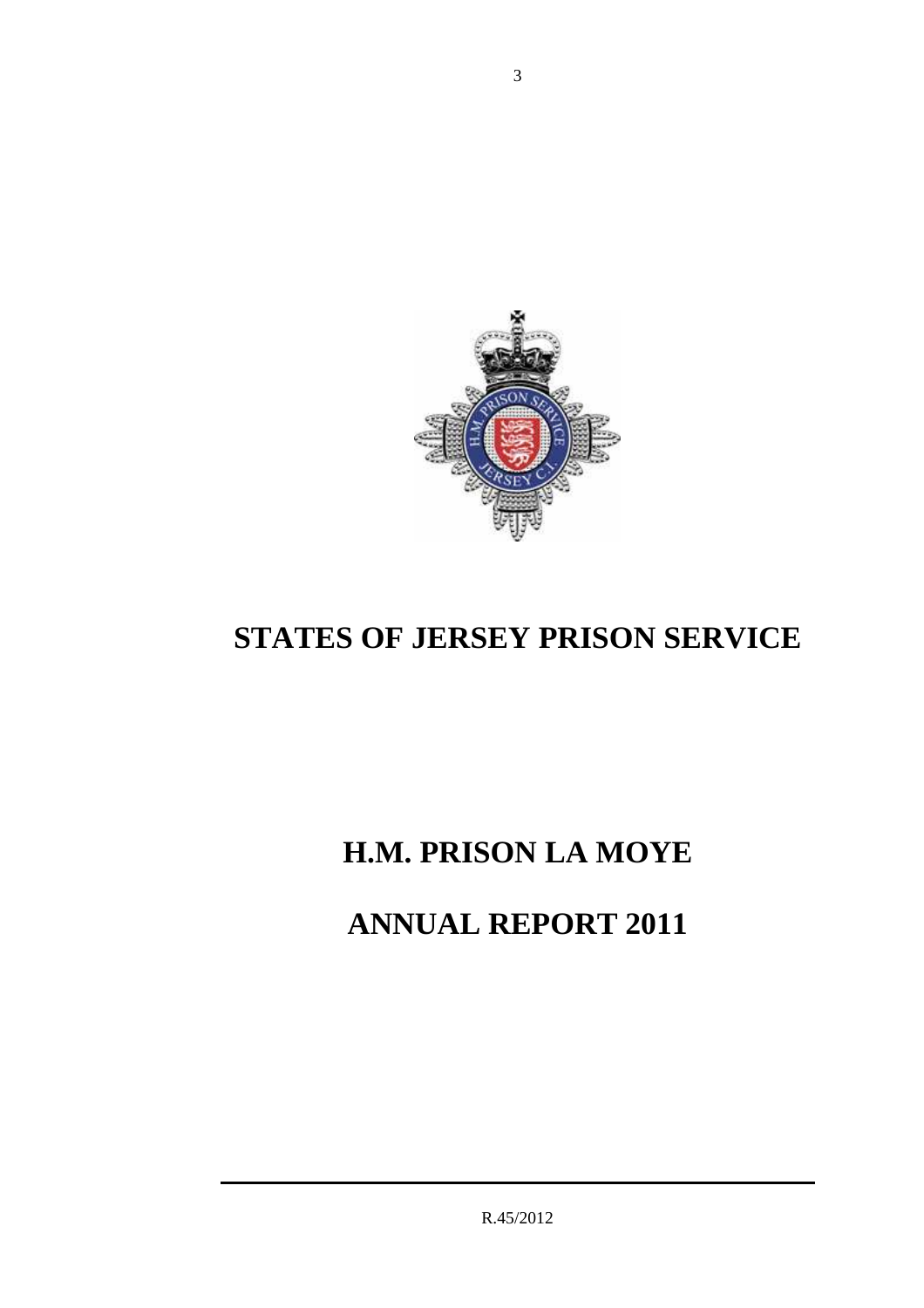| <b>TABLE OF CONTENTS</b> |
|--------------------------|
|--------------------------|

|                                                                                                                                                                    | Page |
|--------------------------------------------------------------------------------------------------------------------------------------------------------------------|------|
| 1.<br>1.1<br>1.2<br>1.3<br>1.4<br>1.5                                                                                                                              |      |
| 2.                                                                                                                                                                 |      |
| 3.<br>3.1<br>3.2                                                                                                                                                   |      |
| $\mathbf{4}$ .<br>4.1<br>4.2<br>4.3<br>4.4<br>4.5<br>Key Performance Indicators (KPIs) for Learning and Skills 2011 16<br>4.6<br>4.7<br>4.8<br>4.9<br>4.10<br>4.11 |      |
| 5.<br>5.1                                                                                                                                                          |      |
| 6.<br>6.1<br>6.2<br>6.3<br>6.4                                                                                                                                     |      |
| 7.<br>7.1<br>7.2<br>7.3<br>7.4                                                                                                                                     |      |
| DRUG AND ALCOHOL PRISON SERVICES (DAPS) TEAM  25<br>8.<br>8.1<br>8.2<br>8.3                                                                                        |      |
| ANNEX B: Summary of Certificates awarded and Exams passed 29                                                                                                       |      |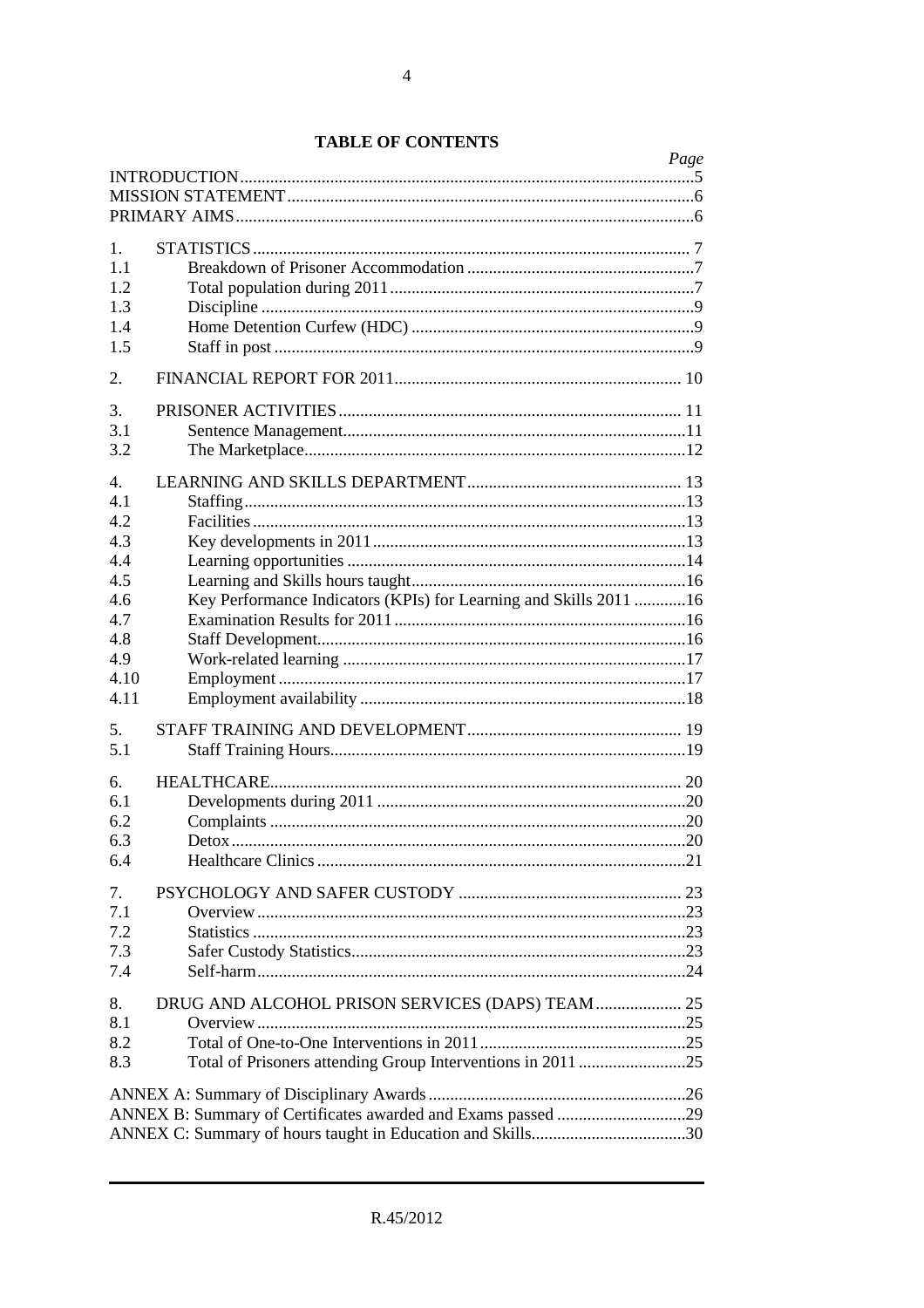#### **INTRODUCTION**

I am pleased to report on the performance of the Jersey Prison Service during 2011. While meeting our commitments to the Comprehensive Spending Review and operating within a reduced budget, it has nevertheless proved to be a very productive year.

Prisoner numbers were slightly up on 2010 figures for most of the year, only dropping down from mid-October through to the end of December. The daily average was 184, and the peak 200, in comparison with 178 and 199 in 2010.

Staffing levels were up to strength for most of the year in most areas, but I allowed the number of Prison Officers to drop to 11 below the approved complement by the end of the year. This was in preparation for the introduction of a new Officer grade in 2012.

The commitment to staff personal development continued. I am delighted to confirm that 2 Officers completed the SVQ in Custodial Care (although not required to complete until June 2012) and 2 Senior Officers gained their SVQ Assessor qualifications. Four members of staff from the Learning and Skills department completed the City and Guilds Assessor course taught by Highlands College and 4 PE staff completed the Central YMCA Qualifications (CYQ) Level 3 Personal Trainer Qualification. A number of middle-managers are making good progress on the Modern Manager Development courses.

In conclusion, I am delighted to report on another very good performance at H.M.P. La Moye and I take this opportunity to thank the staff at the Prison for their commitment and support during 2011.

W Mellar

**Bill Millar Governor**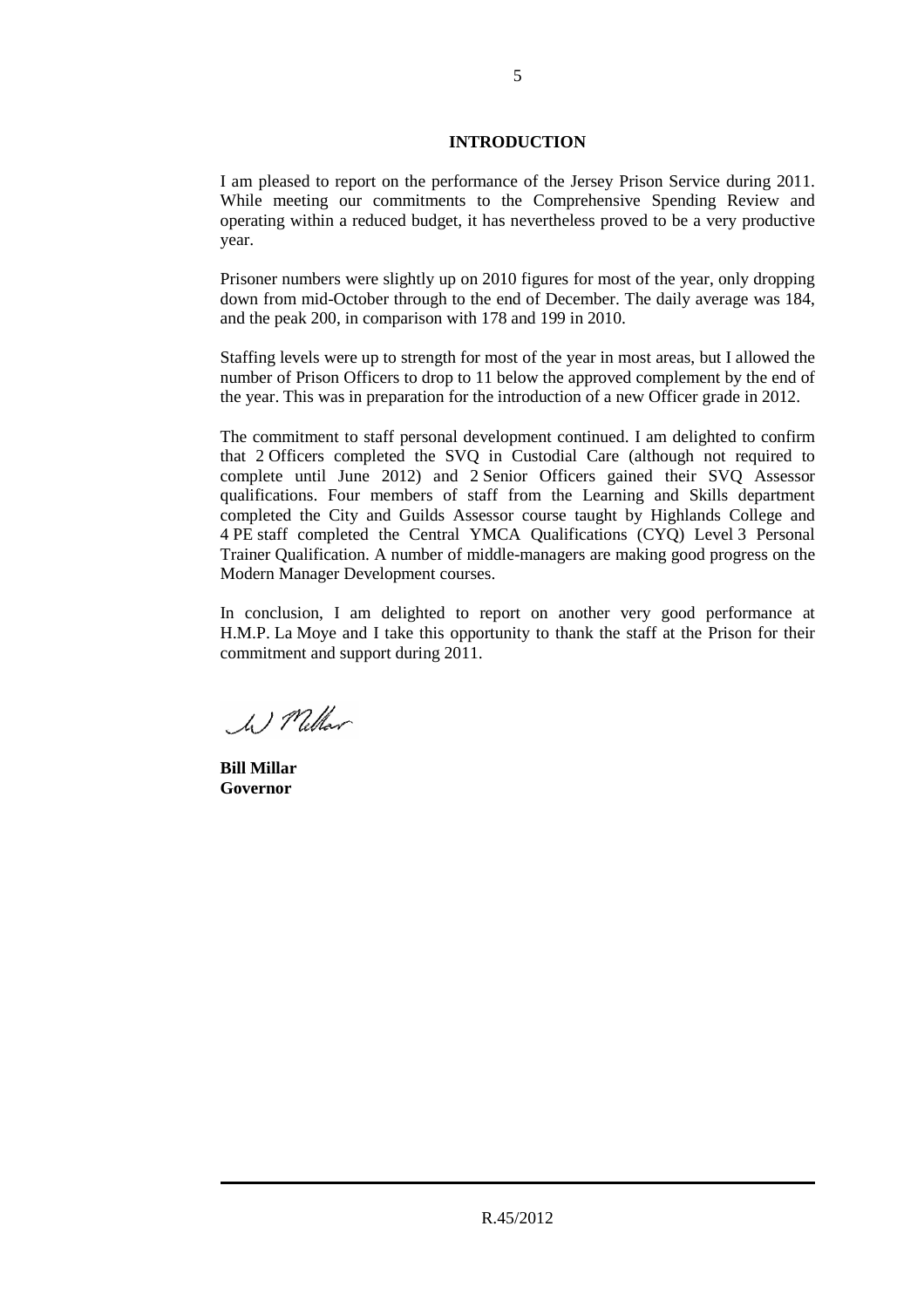#### **MISSION STATEMENT**

- H.M. Prison La Moye will provide a healthy, safe, secure and stimulating environment for all who live and work here. Prisoners will be encouraged to address their offending behaviour and to become involved in education and work-related training, which will enable them to live a law-abiding and purposeful life in custody and after release.
- Supportive relationships with families will be facilitated in order to maintain the positive links that will ensure a successful return to the community. In partnership with other agencies, the Prison will provide effective ways to reduce crime and its resultant social and economic costs.
- Our aim is to be a model of best practice and an example to other prisons.

# **PRIMARY AIMS**

- Protection of the public by keeping in custody those persons committed to us by the Courts in a safe, decent and healthy environment.
- Reduce re-offending by providing constructive regimes which address offending behaviour and improve educational and work skills.
- Supporting offenders' positive relationships with their families in order to assist their successful return to the community.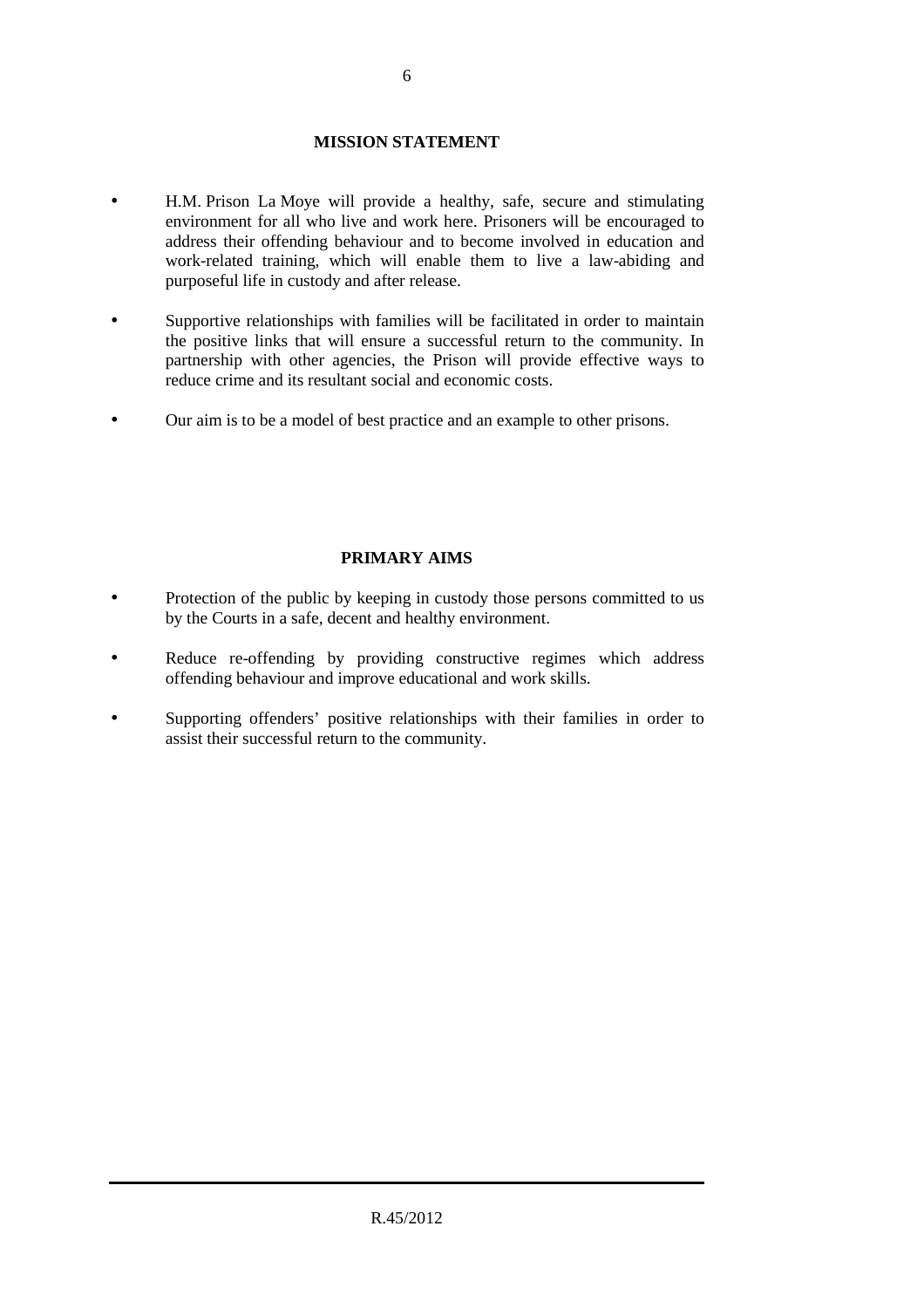# **1. STATISTICS**

| Wing                        | No. of Cells | <b>No. of Prisoner</b><br><b>Places</b> | No. with access to<br>in-cell toilet |
|-----------------------------|--------------|-----------------------------------------|--------------------------------------|
| H                           |              |                                         |                                      |
| (Females)                   | 31           | 35                                      | 35                                   |
| K3                          |              |                                         |                                      |
| (Young Offenders)           | 20           | 26                                      | 26                                   |
| <b>J</b> Wing               |              |                                         |                                      |
| (Vulnerable Prisoners)      | 41           | 62                                      | 62                                   |
| K1&2                        |              |                                         |                                      |
| (Adult Male Mainstream)     | 26           | 31                                      | 31                                   |
| L Wing                      |              |                                         |                                      |
| (Adult Male Mainstream)     | 60           | 87                                      | 87                                   |
|                             |              |                                         | Communal                             |
| <b>G Wing</b> (out-workers) | 22           | 27                                      | facilities                           |
| Total:                      | 200          | 268                                     | 243                                  |

# **1.1 Breakdown of Prisoner Accommodation**

# **1.2 Total population during 2011**

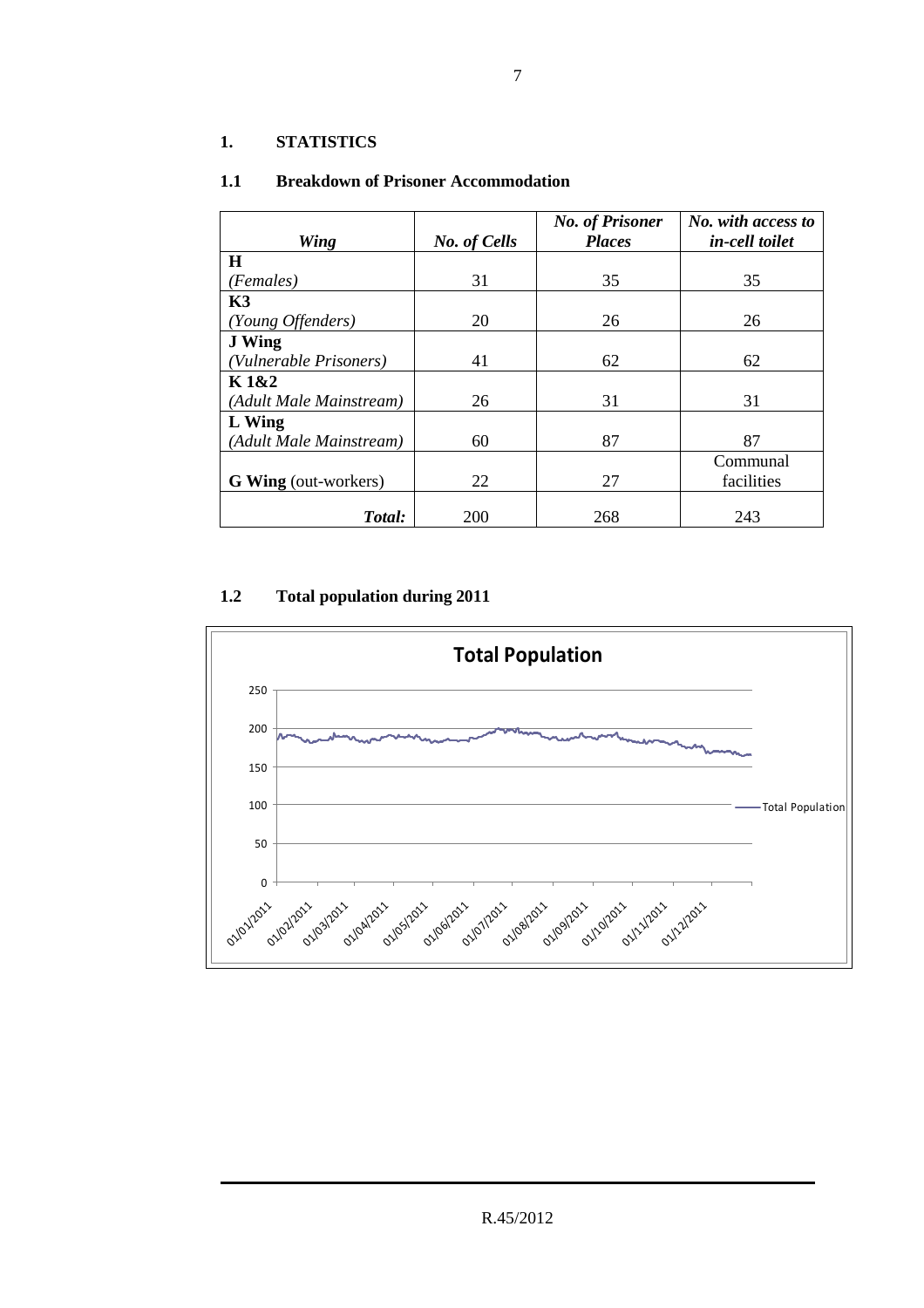# 1.2.1

| <b>Population</b>               | 2006 | 2007 | 2008 | 2009 | 2010 | 2011 |
|---------------------------------|------|------|------|------|------|------|
| <b>Maximum Daily Population</b> | 189  | 200  | 193  | 199  | 199  | 200  |
| Minimum Daily Population        | 157  |      |      | 167  | 163  | 163  |
| <b>Average Daily Population</b> | 74   | 183  | 181  | 184  | 78   | 184  |

1.2.2

| <b>Receptions</b>       |     |                                              |     |
|-------------------------|-----|----------------------------------------------|-----|
| <b>Male Reception</b>   | 289 | Sentenced to imprisonment or youth detention | 143 |
| <b>Female Reception</b> | 54  | Non-custodial disposals                      | 86  |
|                         |     | In custody but on remand on 31st December    | 32  |
| <b>Total Receptions</b> | 343 |                                              |     |
| Transferred to U.K.     |     | Total                                        |     |

# 1.2.3

| <b>Length of Sentence</b>           |    |
|-------------------------------------|----|
| $\epsilon$ = 1 Month                | 6  |
| $>$ = 1 Month < 6 Months            | 62 |
| $>$ = 6 Months $\lt$ = 12 Months    | 20 |
| $\ge$ = 12 Months $\lt$ = 24 Months | 21 |
| $>$ = 24 Months < 60 Months         | 21 |
| $\ge$ = 60 Months < 72 Months       | 2  |
| $>$ = 72 Months                     | 2  |
| Life                                | 0  |
| Others (e.g. fines)                 | 9  |
| Total                               |    |

# 1.2.4

| <b>Young Offenders</b>                                         |    | Male   Female   Total |    |
|----------------------------------------------------------------|----|-----------------------|----|
| Number of prisoners $<$ 21 Years received into Youth Detention | 49 |                       | 64 |
| Number of prisoners $<$ 18 Years received into Youth Detention |    |                       |    |

# 1.2.5

| <b>Previous Convictions</b>                         |  |
|-----------------------------------------------------|--|
| Receptions known to have been previously imprisoned |  |

1.2.6

| <b>Countries of Origin</b> |  |
|----------------------------|--|
| Jersey-born                |  |
| United Kingdom             |  |
| Portugal                   |  |

1.2.7

| <b>Temporary Releases</b>       |    |
|---------------------------------|----|
| <b>Total Temporary Releases</b> |    |
| <b>Work Experience Releases</b> |    |
| Number of Prisoners released    | 64 |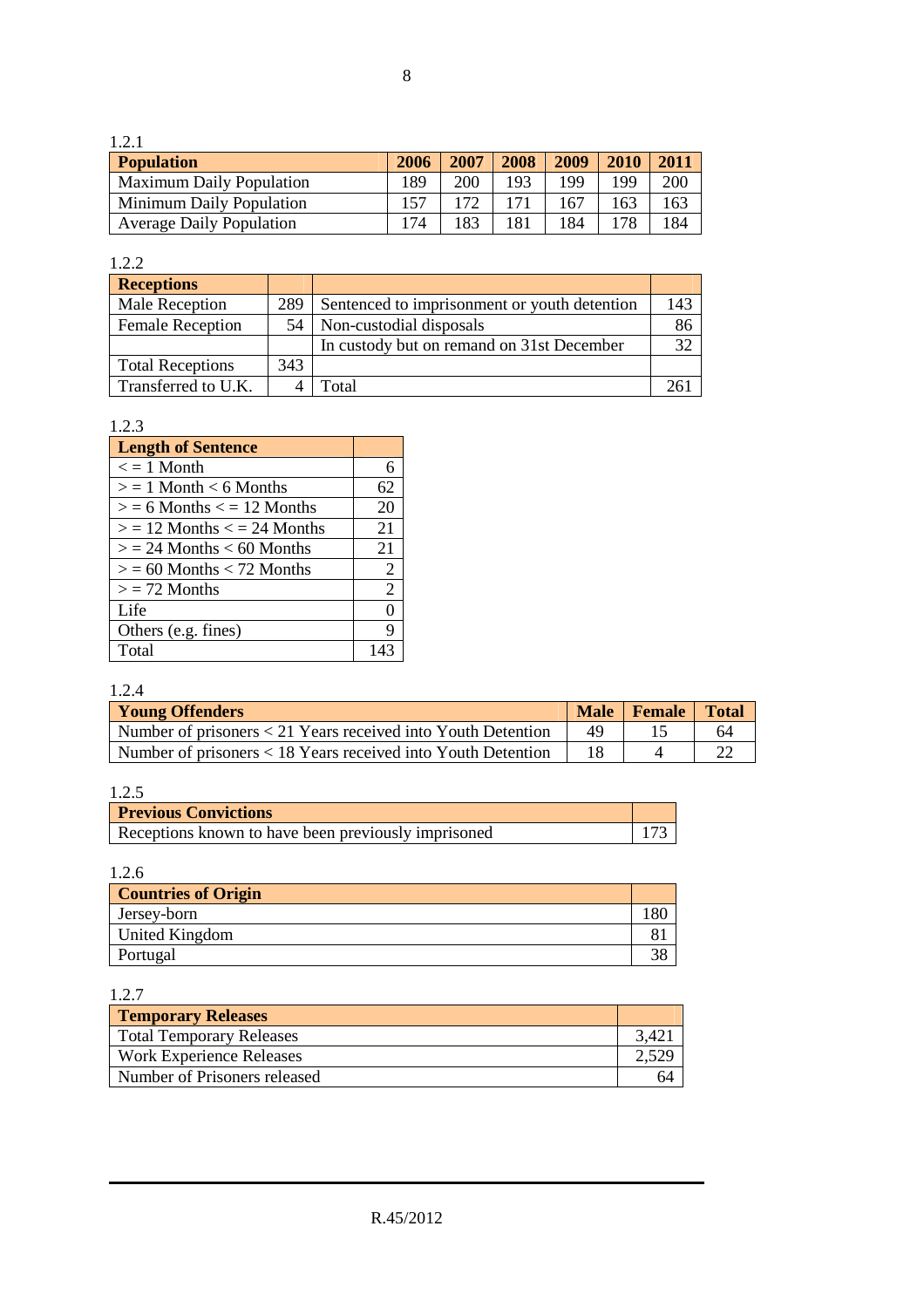## **1.3 Discipline**

- 1.3.1 During the year, 292 misconduct reports (several for multiple offences) were submitted for contravening Prison Rules. 104 adult prisoners were involved, (93 male, 11 female) and 12 young offenders, (9 male, 3 female). Of these, 6 were referred to the police for investigation.
- 1.3.2 Of the reports submitted against adult prisoners, 44 had more than one report, the highest being one with a total of 19. Of the reports submitted against young offenders, 7 had more than one report, the highest being one with a total of 14.
- 1.3.3 The longest period of cellular confinement was 10 days and the longest period of loss of any other privilege was 42 days.
- 1.3.4 A breakdown of the punishments awarded during 2011 is attached at Annex A.

#### **1.4 Home Detention Curfew (HDC)**

1.4.1 A total of 17 prisoners were granted release on HDC during the year, 11 males, 4 females and 2 female young offenders. Two males and one female were recalled to Prison for breaching licence conditions.

#### **1.5 Staff in post**

1.5.1 On 31st December 2011, the Prison's approved staff complement was as follows –

|                                        | Approved              | In post |
|----------------------------------------|-----------------------|---------|
| Governor                               |                       |         |
| Deputy Governor                        |                       |         |
| Senior Unit Manager                    | $\mathcal{D}_{\cdot}$ | 2       |
| Unit Manager                           | 5                     |         |
| <b>Senior Officers</b>                 | 15                    | 14      |
| Catering Officer (including a manager) | 6                     | 6       |
| Prison Officer                         | 77                    | 66      |
| Nurse Officer (including a manager)    | 6                     | 6       |
| <b>Operational Support Grade</b>       | 21                    | 20      |
| Engineer Officer (including a manager) | 5                     | 5       |
| Civil Servants                         | $23*$                 | $22*$   |
| Civilian Horticultural Officer         | 5                     |         |
| VT Instructors                         | 6                     |         |
| PTIs (including a manager)             |                       |         |

\* rounded up to whole full-time equivalents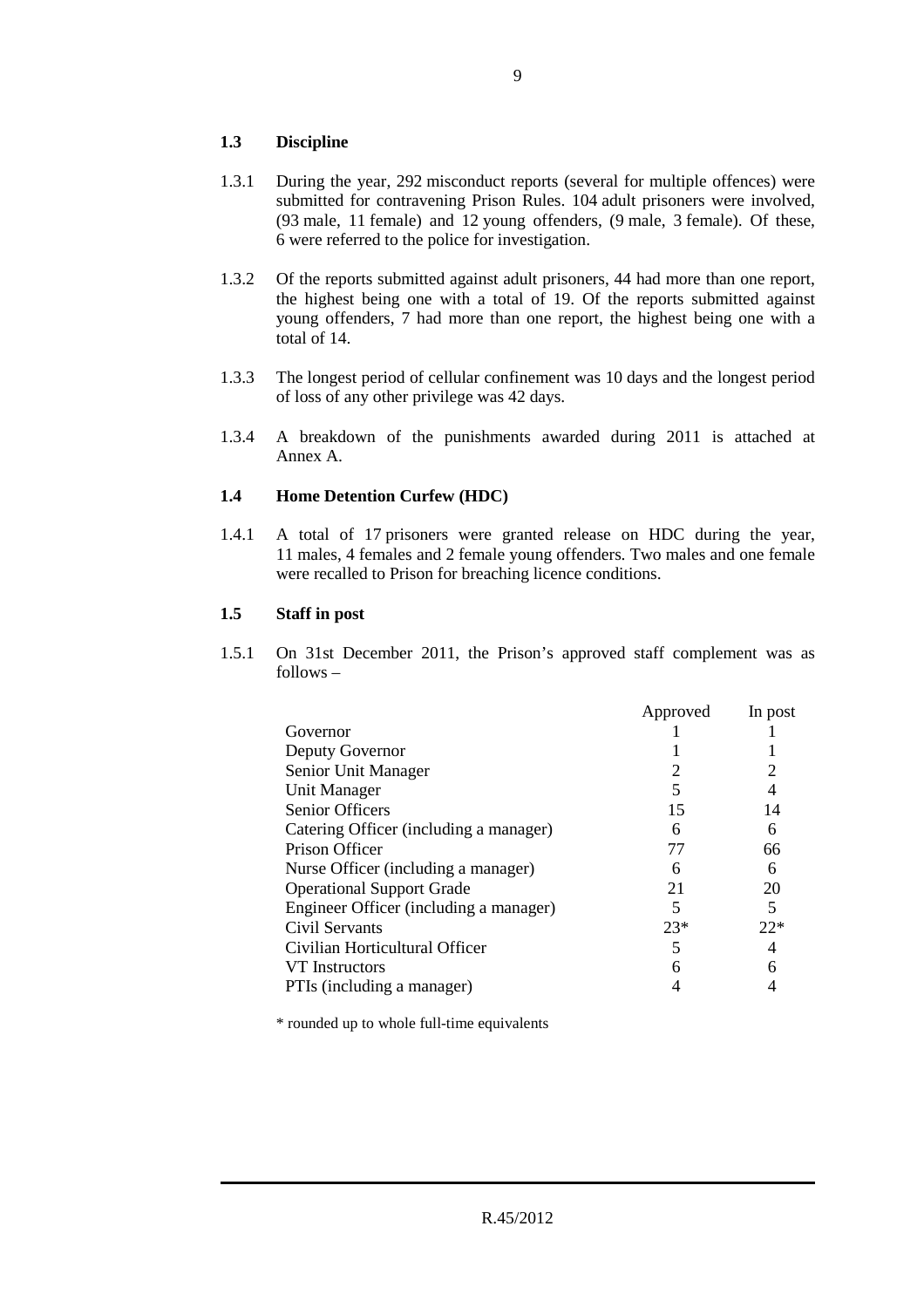# **2. FINANCIAL REPORT FOR 2011**

2.1

|                             | <b>BUDGET</b><br>2011 | <b>ACTUAL SPEND/</b><br><b>INCOME 2011</b> | <b>VARIANCE</b><br>(OVER)/UNDER |
|-----------------------------|-----------------------|--------------------------------------------|---------------------------------|
| <b>Staff</b>                | £8,545,66             | £8,477,881                                 | £67,785                         |
| <b>Non-staff</b>            |                       |                                            |                                 |
| Premises + Maintenance      | £710,000              | £745,359                                   | (E35, 359)                      |
| Supplies + Services         | £1,390,000            | £1,453,246                                 | (f63, 246)                      |
| <b>Administrative Costs</b> | £115,000              | £209,513                                   | £94,513)                        |
| Cost of Prisoners in U.K.   | £280,000              | £200,028                                   | £79,972                         |
| <b>Total Non-Staff</b>      | £2,495,000            | £2,608,146                                 | (E113, 146)                     |
| <b>Total Expenditure</b>    | £11,040,666           | £11,086,027                                | (E45, 361)                      |
| Less Income                 |                       |                                            |                                 |
| Prison Industries           | $(\pounds324,000)$    | (E413, 441)                                | £89,441                         |
| Rent                        | (E110,000)            | (E103, 807)                                | £6,193                          |
| <b>Net Expenditure</b>      | £10,606,666           | £10,568,779                                | £37,887                         |

2.2 Net revenue expenditure for H.M. Prison was £10.57 million, of which £8.48 million (80.2%) were staff costs.

2.3. The cost of prisoners' food was £3.90 per prisoner per day.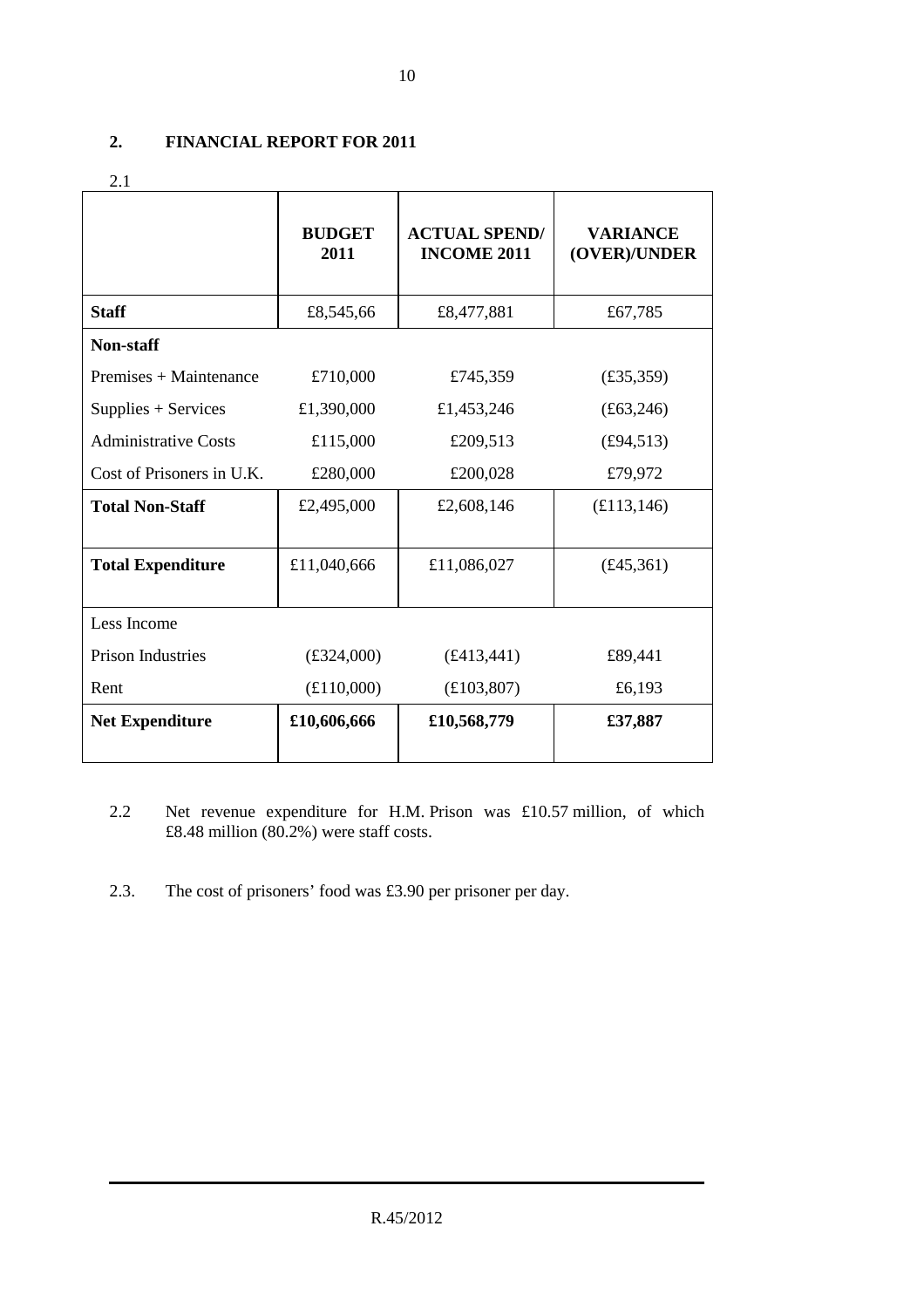# **3. PRISONER ACTIVITIES**

## **3.1 Sentence Management**

- 3.1.1 During 2011, a total of 206 sentence plans were completed for convicted prisoners, a breakdown of which is set out below. The discharge/resettlement plans relate to very short-term prisoners; where there is insufficient time to conduct reviews before discharge.
- 3.1.2 Throughout the year, 8 eligible prisoners did not engage with the sentence planning process; 5 of whom also did not participate in 2010. Four of the 8 participated initially but decided not to continue.







# 3.1.4 **Sentence Planning Targets**

\* Some of the targets weren't met due to –

- ♦ Prisoners failing to complete an objective
- The Prison being unable to facilitate a particular intervention
- ♦ External contributor unable to attend.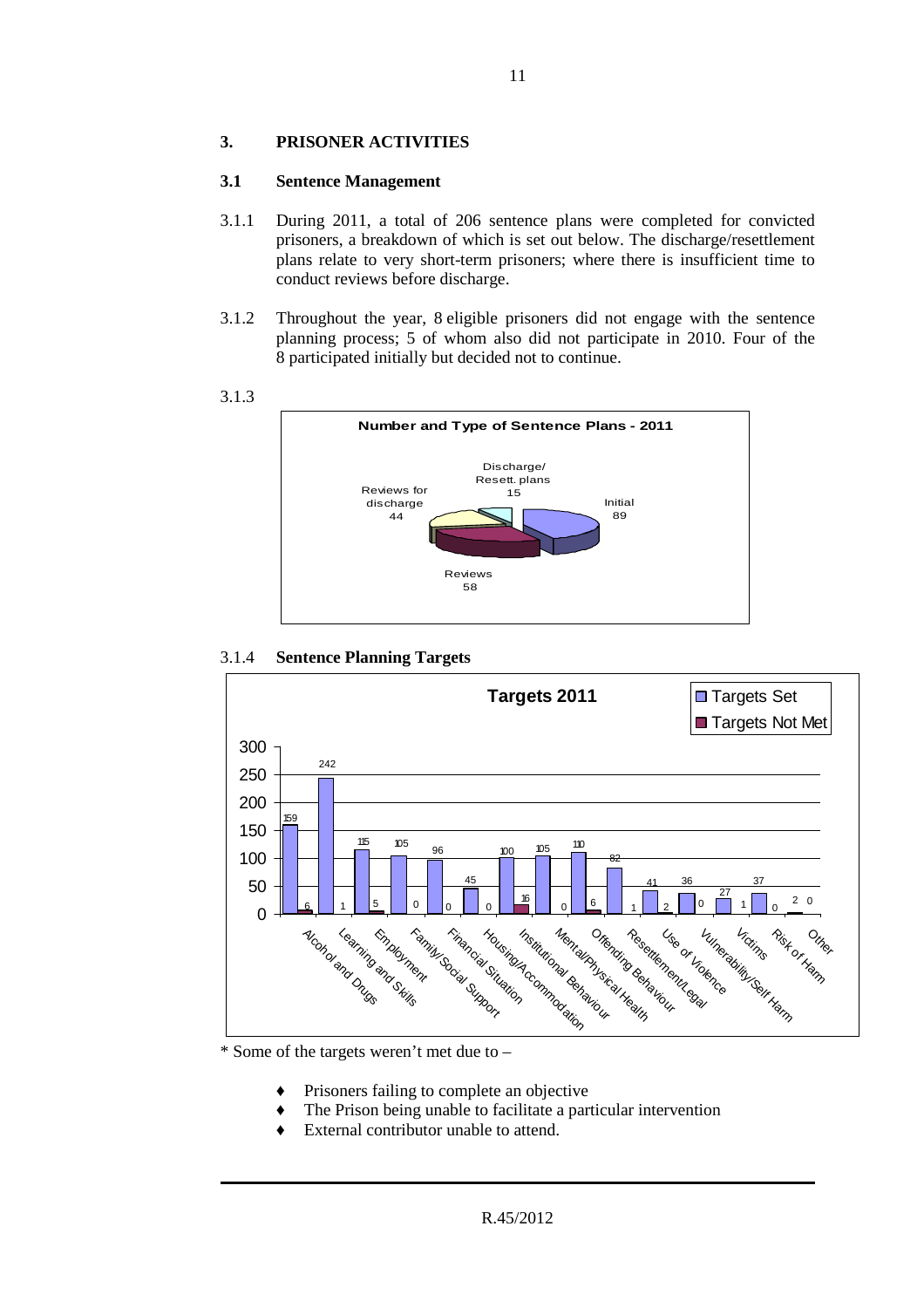#### **3.2 The Marketplace**

- 3.2.1 This event is held every 2 months. The purpose of the Marketplace is to give prisoners access to external "resettlement" agencies as they are nearing the end of their sentence in order to assist them in finding accommodation or employment and/or to give general welfare advice.
- 3.2.2 An average of 7 external agencies attended each event, including
	- Workwise & Careers
	- Housing Agencies
	- Grace Trust
	- Roseneath
	- The Shelter
	- Citizens Advice Bureau
	- Community Banking.





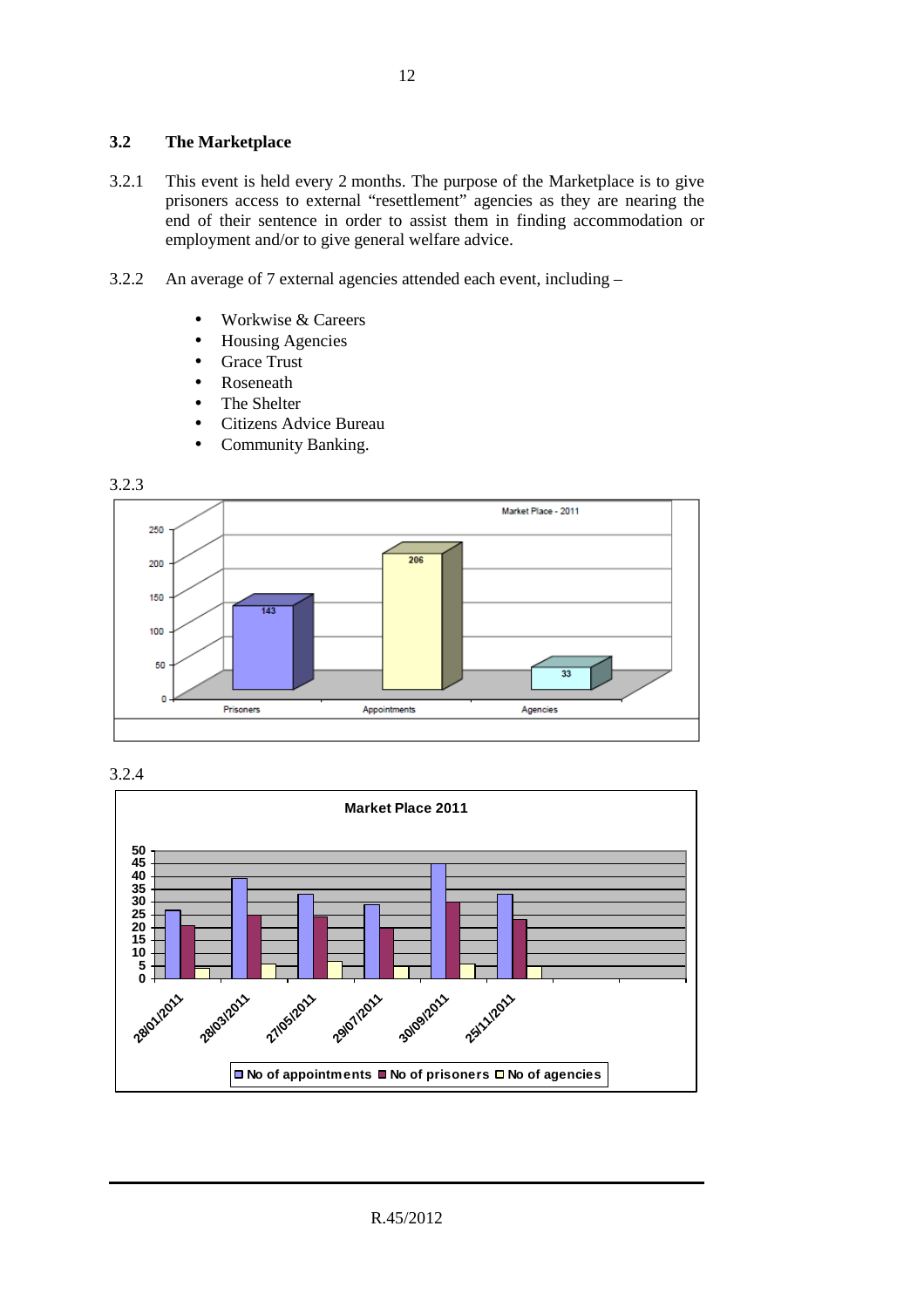# **4. LEARNING AND SKILLS DEPARTMENT**

# **4.1 Staffing**

4.1.1 At the end of 2011 the Learning and Skills department consisted of the following sections, managed by the Head of Learning and Skills –

| • General Education:      | Deputy Head of Learning and Skills<br>4 qualified Teachers (1 application pending)<br>1 Librarian/Information Resource Assistant<br>2 part-time Teachers, one for basic skills and one<br>for ICT |
|---------------------------|---------------------------------------------------------------------------------------------------------------------------------------------------------------------------------------------------|
| • Vocational training:    | 1 Vocational Training and Workshop Manager<br>5 Vocational Instructors covering brickwork,<br>carpentry $(x 2)$ , painting and decorating, and<br>industrial cleaning                             |
| • Horticultural Compound: | 1 Horticulture Manager<br>3 Horticultural Instructors                                                                                                                                             |
| • PE Department:          | 1 PE Manager<br>3 PE Officer Instructors                                                                                                                                                          |

# **4.2 Facilities**

- 4.2.1 The Department works in the following areas within the Prison
	- Carpentry production workshop
	- Carpentry training workshop
	- Painting and decorating training workshop
	- Brick and blockwork training workshop
	- Life skills kitchen
	- Female recycling workshop
	- Female carpentry finishing workshop
	- VPU recycling workshop
	- Horticulture compound
	- Education Centre (EC) a general classroom and IT classroom
	- Library
	- Art room
	- Association rooms on each Wing for Basic Skills and ESOL lessons
	- Fitness Centre and Sports Hall, including astroturf area and classroom.

# **4.3 Key developments in 2011**

• Progress has been made with the prisoner education network ('ix system'); this has grown as part of a 3 year project from a very basic collection of 40 individual PCs to become a secure, integrated and centralised network across the Prison, with computers located in association rooms, the library and in most cells. Prisoners access their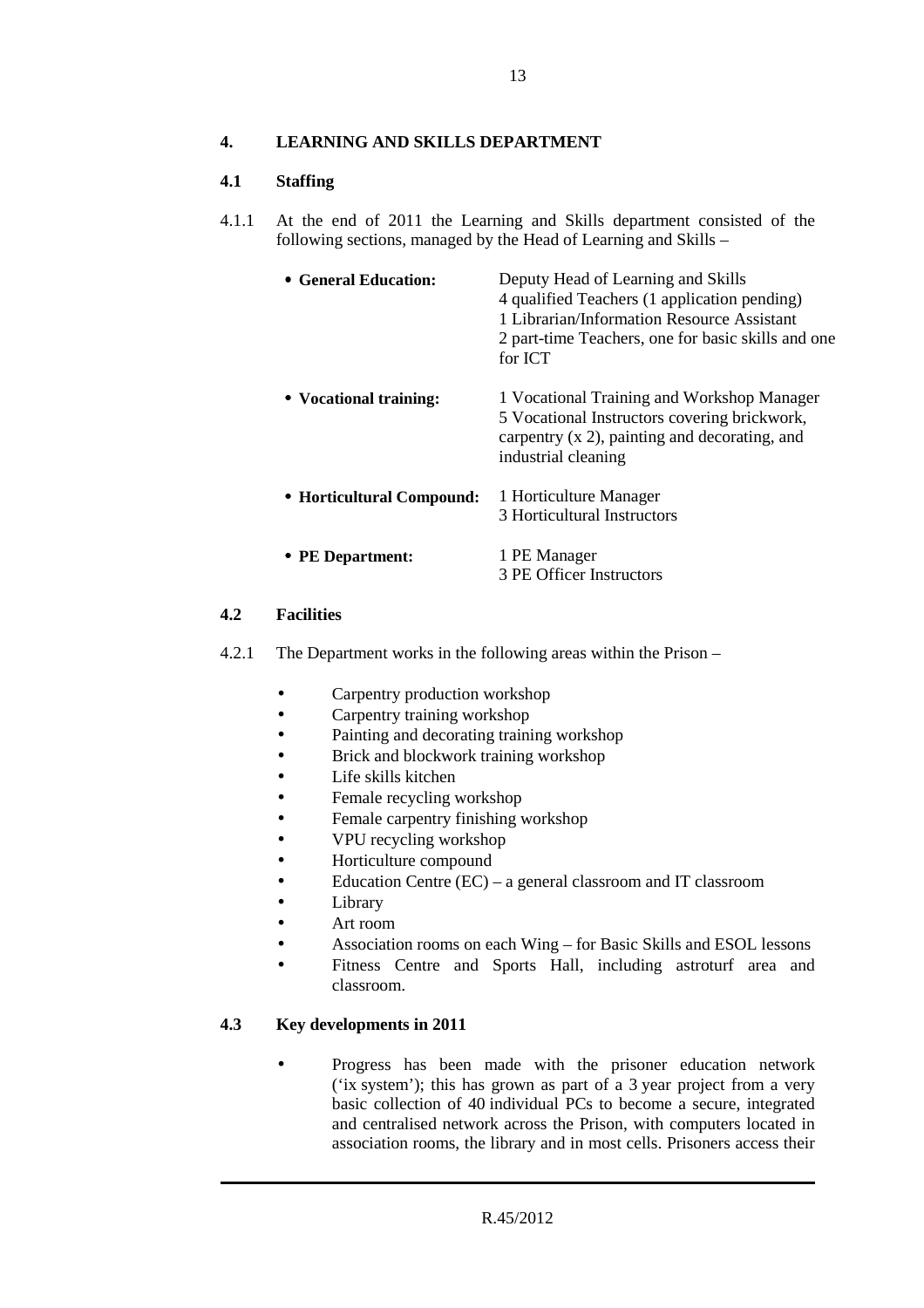individual files using a biometric fingerprint reader, so avoiding the potential problems that may arise from password sharing. The principal aim has been to provide a tool that will enhance the educational opportunities for prisoners. The network enables all to have access to a virtual learning environment that is supportive of the educational programmes that are on offer. It also provides opportunities to promote behavioural management programmes, drugs and alcohol programmes and health care plans.

- Investment in training for the Physical Education staff has enabled the department to gain the accreditation to teach a range of vocational training and recreational courses. External verification processes have confirmed a high standard of provision.
- The exercise referral system has facilitated good management of prisoners with physical ailments that require prescriptions for pain relief. A further link between Health Care and the PE department has been the introduction of the Physiotherapist, who now receives clients within the PE facility as part of the referral system.
- The new Astroturf pitch was completed and ready for use at the end of February. This facility has an excellent floodlit surface that has enhanced the provision of sport at the Prison.
- A kiln was installed in April for ceramic art work. This was purchased using a generous art charity donation.

## **4.4 Learning opportunities**

- 4.4.1 A core curriculum is accessible to all prisoners. This consists of
	- 1 Basic Skills lesson per week
	- 1 ESOL lesson per week
	- 1 ICT lesson per week
	- Additional ICT lessons linked to ECDL training
	- 1 Open Learning tutorial per week for those on programmes
	- 1 Art lesson per week
	- 1 library session per week, plus one other for those engaged in learning programmes
	- 1 library extension session for those on open learning programmes
	- A programme, offered in rotation, of Level 1/2 vocational training in painting, carpentry and brickwork; each of these courses is of 6 weeks' duration and is full-time
	- Industrial Cleaning Training for all prisoners employed as cleaners in the Prison (not available from March 2011 until March 2012)
	- 4 recreational, staff-supported, Fitness Centre sessions per week, and 3 recreational, staff-supported Sports Hall sessions per week
	- A fitness referral programme linked with Health Care those placed on this are not able to access mainstream PE activities but receive 3 fitness and 1 general sports session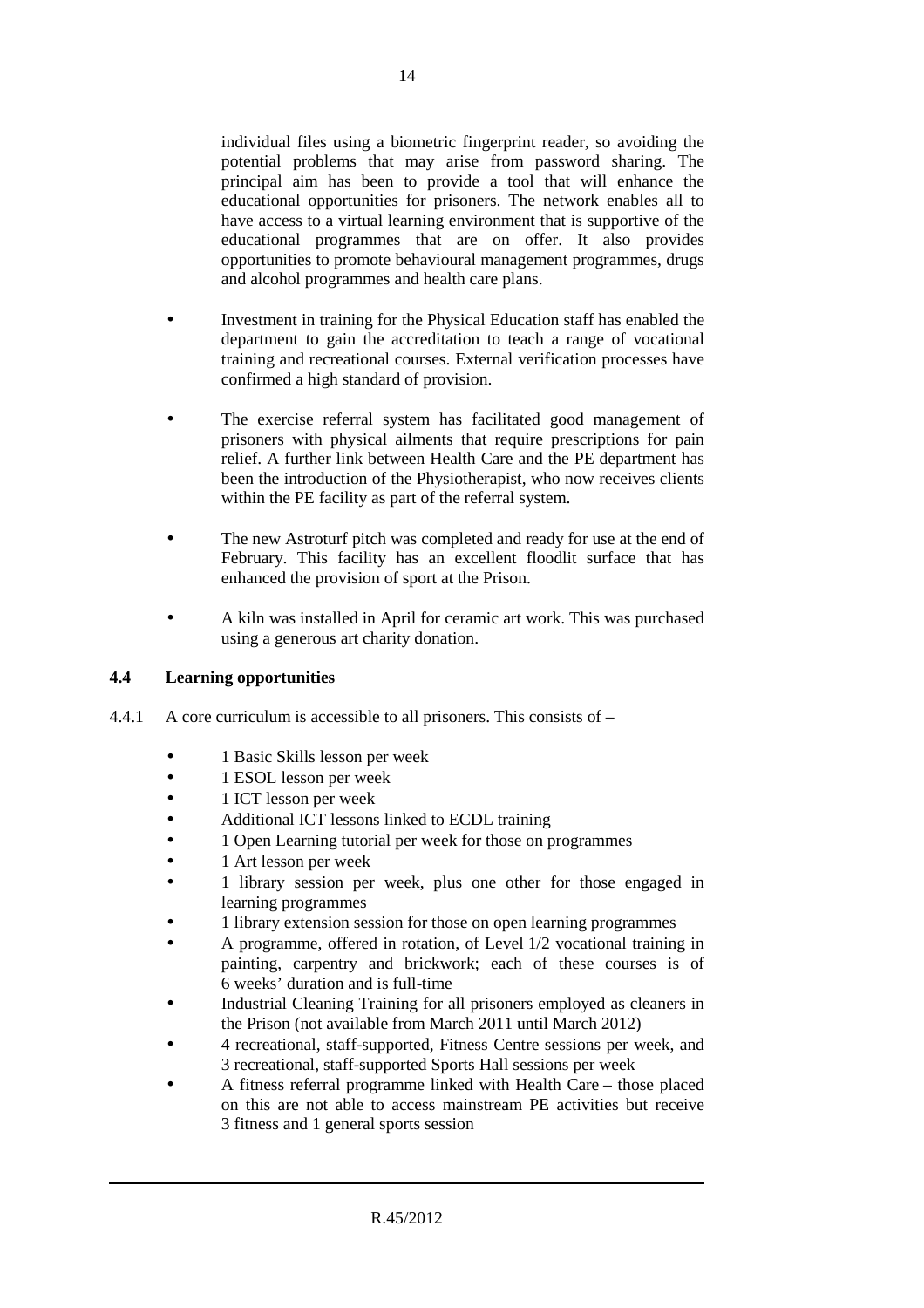- A programme of accredited sports courses in a variety of disciplines (offered in rotation), some using Community Sports Development Officers, others linked to gaining industry standard vocational training qualifications.
- 4.4.2 The teaching of the basic skills of literacy, numeracy and ICT has continued to be a priority. All prisoners are now required to complete a basic skills assessment before being allowed to start any educational course. Each vocational training course has some IT, literacy and numeracy embedded within it. A part-time, basic skills teacher is deployed to ensure that the training material used is appropriate to the ability of the student.
- 4.4.3 All new prisoners received an education induction interview within the first week of entering the Prison. These interviews link into the sentence planning process. All prisoners embarking on Learning and Skills programmes must complete a Target Skills assessment. The outcome of these assessments determines the level of support provided by the department to the individual during the course.
- 4.4.4 The Prison's third art exhibition was held in March at the Harbour Gallery. This has become an annual event, offering a showcase for prisoner artwork. It also exhibits some of the carpentry and horticultural products generated by prisoners working within the Learning and Skills department.
- 4.4.5 Several outside agencies were used to deliver courses: ACET provided a comprehensive package of courses on blood-borne viruses to all Wings and one longer course for the Young Offenders; the Youth Service provided bi-monthly sessions to the Young Offenders; Brook provided sessions on sexual health to the Young Offender and Female Wings; the Jersey Careers Service attended drop-in sessions during library lessons, according to need, throughout the year.
- 4.4.6 The Learning and Skills department have accreditation with several examination boards, allowing the Prison to administer and invigilate a wide range of public examinations. Accreditation is in place for: Scottish Qualifications Authority (SQA), Central YMCA Qualifications (CYQ), Sports Leaders Awards, Junior Football Leaders Awards (JFL), English Basketball Association Awards (EBA), Open College Network (OCN), the European Computer Driving Licence (ECDL), British Institute of Cleaning Science (BICS), Oxford, Cambridge and RSA Examinations (OCR) and Assessment and Qualifications Alliance (AQA), University of Cambridge ESOL.
- 4.4.7 The Library facility is accessible twice a week to all Wings on a fixed timetable; in 2011 there were 4,348 visits from prisoners to the library and 6,060 books were borrowed. Both figures represent an 18% increase compared to 2010.
- 4.4.8 Prisoners have been supported in a variety of Open Learning options, ranging from Level 4 Open University courses to those studying at Level 2. During 2010, 80% of the OU funding was received from Education, Sport and Culture grants, and 10 prisoners secured Prison Education Trust funding. A further 6 prisoners were engaged on Open University courses.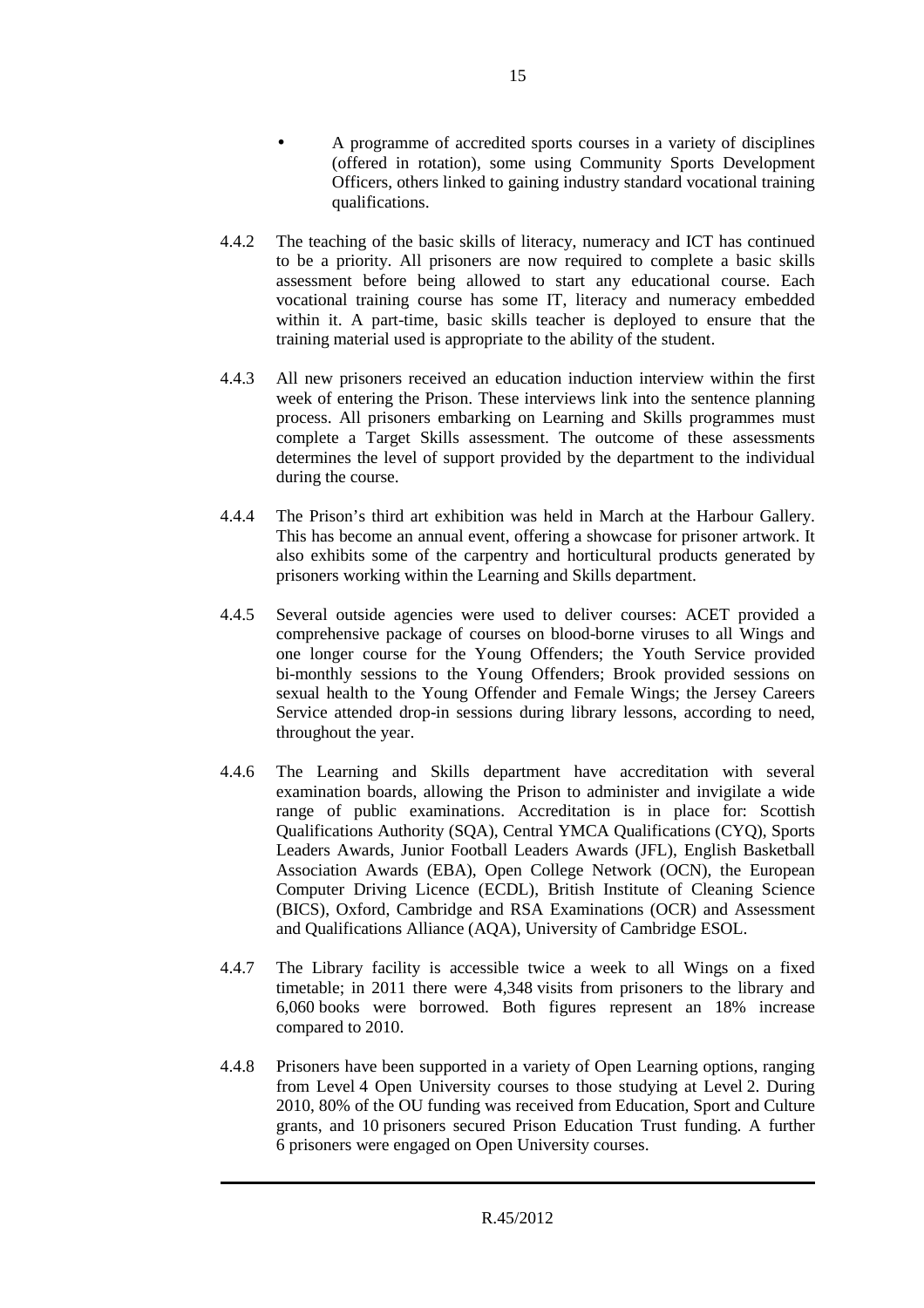- 4.4.9 A range of courses continue to be offered to all prisoners on a rotational basis. Short courses have been provided in art, football, cricket, financial management, and healthy eating.
- 4.4.10 The department has continued to support staff training by taking sessions on report-writing, returning to study and ICT support, especially for individuals working towards their ECDL qualification.

## **4.5 Learning and Skills hours taught**

4.5.1 Annex C provides a breakdown of the teaching hours for educational and vocational training courses.

## **4.6 Key Performance Indicators (KPIs) for Learning and Skills 2011**

4.6.1 Total hours taught and accredited certificates awarded in Learning and Skills are compared against the KPI targets in the table below –

|                                                                                                  | Target | Actual |
|--------------------------------------------------------------------------------------------------|--------|--------|
| The number of hours spent by prisoners on personal<br>development related to Learning and Skills | 35,000 | 47,833 |
| The number of qualifications gained by prisoners, related<br>to Learning and Skills              | 440    | 745    |

4.6.2 The figures above relate to hours of taught vocational lessons and the hours spent in classes for: Basic Skills; ESOL; OCN courses in Art, Healthy Eating, Home Finances, ICT, Spanish; ECDL; Physical Education lessons in CYQ Gym Instruction; sports coaching courses in strength and conditioning, football, cricket, volleyball, table-tennis; life skills cooking; Library; Open Learning support for a wide variety of courses including the Open University; outside agency courses from ACET, Brook and the Careers Service.

## **4.7 Examination Results for 2011**

See Annex B.

# **4.8 Staff Development**

- 4 staff from the Learning and Skills department completed the City and Guilds Assessor course taught by Highlands College.
- The Open Learning tutor is being supported by the Prison to study for a Diploma in Art Psychotherapy.
- Prison teaching staff attended courses offered to teachers working for ESC; this has included Edexcel Functional Skills training and an oral language acquisition presentation.
- The 4 PE staff have completed a CYO Level 3 Personal Trainer Qualification.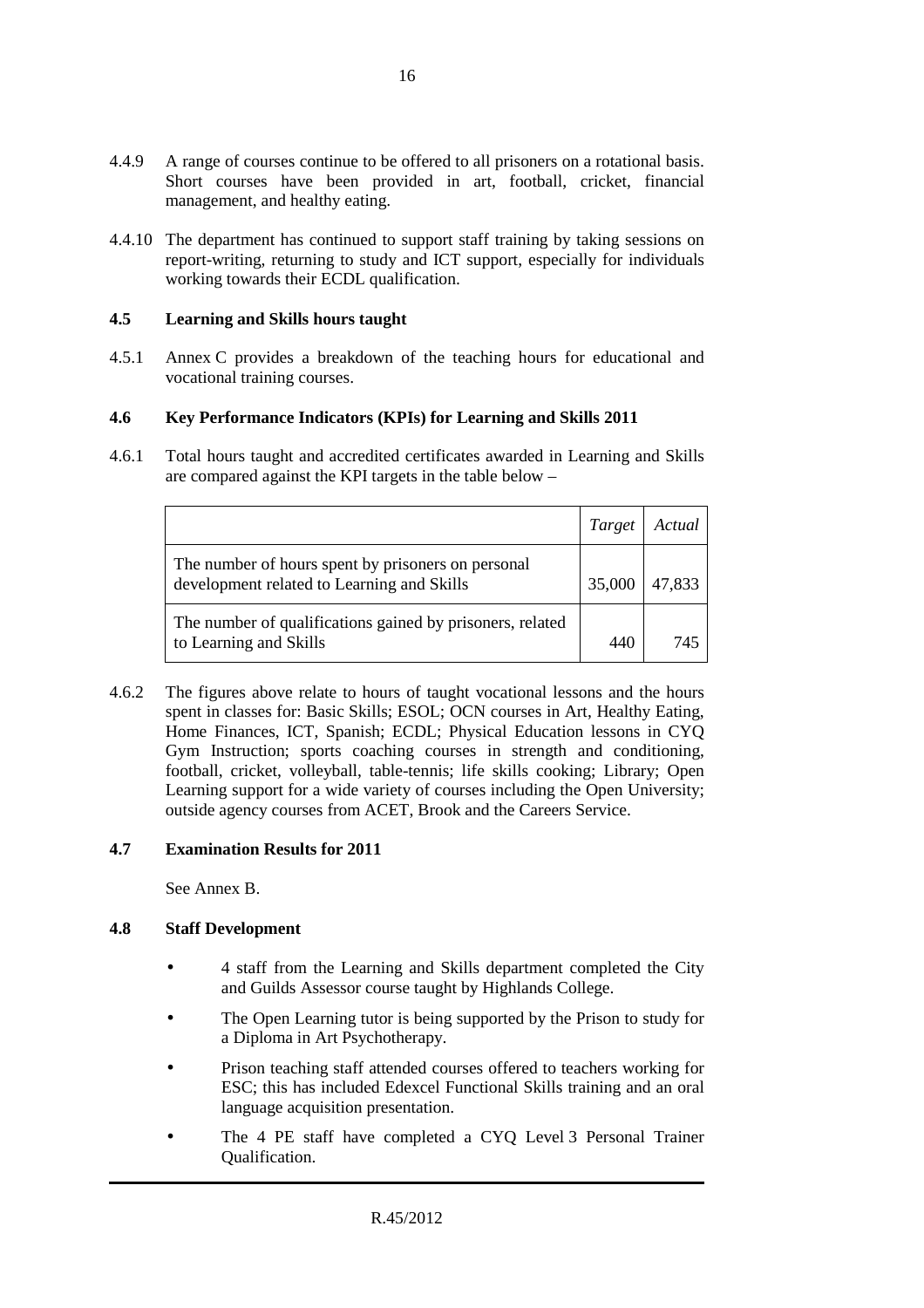- The PE Manager successfully completed a Level 2 UKSCA Olympic Lifting course and an IMF Biomechanical Screening workshop.
- Prison Officers training to provide relief cover for PE staff have undertaken courses in their own time: 7 have gained a CYQ Level 2 Gym Instructor qualification; 10 staff completed a Tag Rugby coaching award; 10 staff completed a basic football refereeing award; 10 staff completed an English Basketball Association refereeing and leaders award.
- A strong link with Highlands College has enabled their vocational training staff to provide regular informal support for the Prison instructors. The Quality Assurance Administrator at Highlands provides formal support for the City and Guilds courses.

# **4.9 Work-related learning**

- 4.9.1 The opportunities for work-related learning have been extended
	- Scottish Vocational Qualification in Catering at Level 1 is offered to all prisoners working in the kitchen.
	- Non-accredited horticulture courses are in place (these will gain SQA or City and Guilds accreditation in 2011).
	- The carpentry production workshop employs 10 prisoners who are involved in tasks that utilise the skills they have picked up on the City and Guilds craft courses.
	- The horticulture compound employed between 17 and 22 prisoners, depending on the season; learning opportunities in this area will be formalised in 2012.
	- The Prison is accredited to teach British Institute of Cleaning Courses.

## **4.10 Employment**

- 4.10.1 The Activities and Employment Board (established in September 2008) continued to ensure the equality of opportunities for all prisoners, against identified criteria for employment and education places. The rates of pay do not disadvantage prisoners attending educational programmes, and the Learning and Skills provision is designed as an integrated part of the whole regime.
- 4.10.2 The carpentry workshop produced a range of garden furniture products, sold mainly to other States Departments, but also to community projects and schools. Larger orders from the Co-operative Society and some schools have enabled some of the finishing work to be located in the H Wing workshop.
- 4.10.3 The output from the horticultural area compared favourably with 2010, with a slight increase in revenue being recorded. The Unit continued to employ up to 22 prisoners.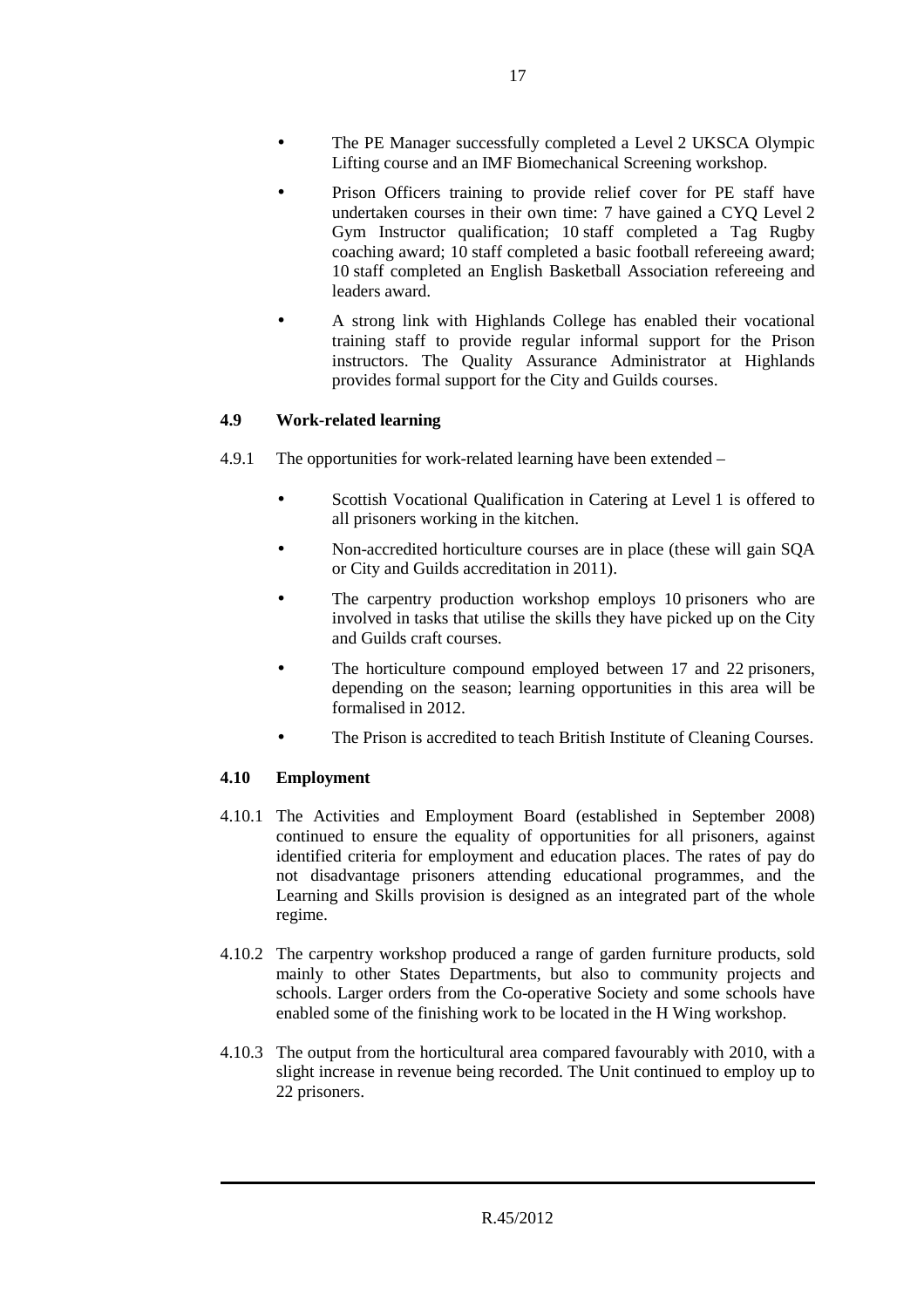- 4.10.4 The arrangement with Transport and Technical Services (TTS) regarding recycling continued to operate well and provided a source of revenue for the Prison.
- 4.10.5 A pilot scheme with TTS that involves bagging soil-improver has been successful and will continue to operate in 2012.
- 4.10.6 The increase in full-time vocational training and other education courses resulted in most of the prisoner population being actively involved in some form of constructive activity.
- 4.10.7 The numbers shown in the Table 4.11.1 below show the numbers of prisoner jobs available by Wing throughout 2011. The average rate of employment for all those wishing to work in 2010 was between 80% and 85%. For convicted prisoners the figure was between 90% and 95%.

#### **4.11 Employment availability**

| 4.11.1 The Table below details the work opportunities available in each Wing. |
|-------------------------------------------------------------------------------|
|                                                                               |

| Wing                   | Wing     | Off-         | Other          | Compound  | <b>Recycling</b> | Carpentry | <b>Kitchen</b> | Out      | <b>Maximum</b> |
|------------------------|----------|--------------|----------------|-----------|------------------|-----------|----------------|----------|----------------|
|                        | cleaning | Wing         | Wing           | work      | workshop         | workshop  |                | on       | employment     |
|                        |          | cleaning     | work           |           |                  |           |                | licence  | available      |
| H                      | 3        |              | 3              |           | 8                |           |                |          | 15             |
|                        |          |              | $\mathbf{r}$   |           | 12               |           |                |          | 24             |
| YOI                    | 4        |              | $\overline{2}$ |           |                  |           |                |          | 6              |
| K1 & K2                | 6        |              | 3              |           |                  |           |                |          | 9              |
| L1 & L2                | Q        |              | 5              | $17 - 22$ |                  | 10        | 18             |          | $60 - 65$      |
| Vocational<br>training |          |              |                |           |                  |           |                |          | 19             |
| G                      |          |              |                |           |                  |           |                | $6 - 12$ | $6 - 12$       |
| <b>Total</b>           | 27       | $\mathbf{2}$ | 20             | $17 - 22$ | 20               | 10        | 18             | $6 - 12$ | 139–150        |

*Key to headings for Table 4.11.1* 

- Wing cleaners this shows the number of jobs in the residential areas.
- Off-Wing cleaning covers administrative areas, corridors and classrooms.
- Other Wing-based work includes a laundry and servery duties; in addition, J Wing has light assembly work and pot washing work available to the Wing.
- Compound employment opportunities vary in the horticultural compound from a minimum of 17 in the winter to a maximum of 22 in the summer.
- Recycling the workshops have a maximum capacity of 12 for J Wing and 8 for H Wing.
- Carpentry production maximum 10.
- Kitchen maximum 18 (two teams of 9 working alternate days).
- Out on licence this will vary according to the sentence mix on the Wing.
- Up to maximum of 19 prisoners were employed on full-time vocational training.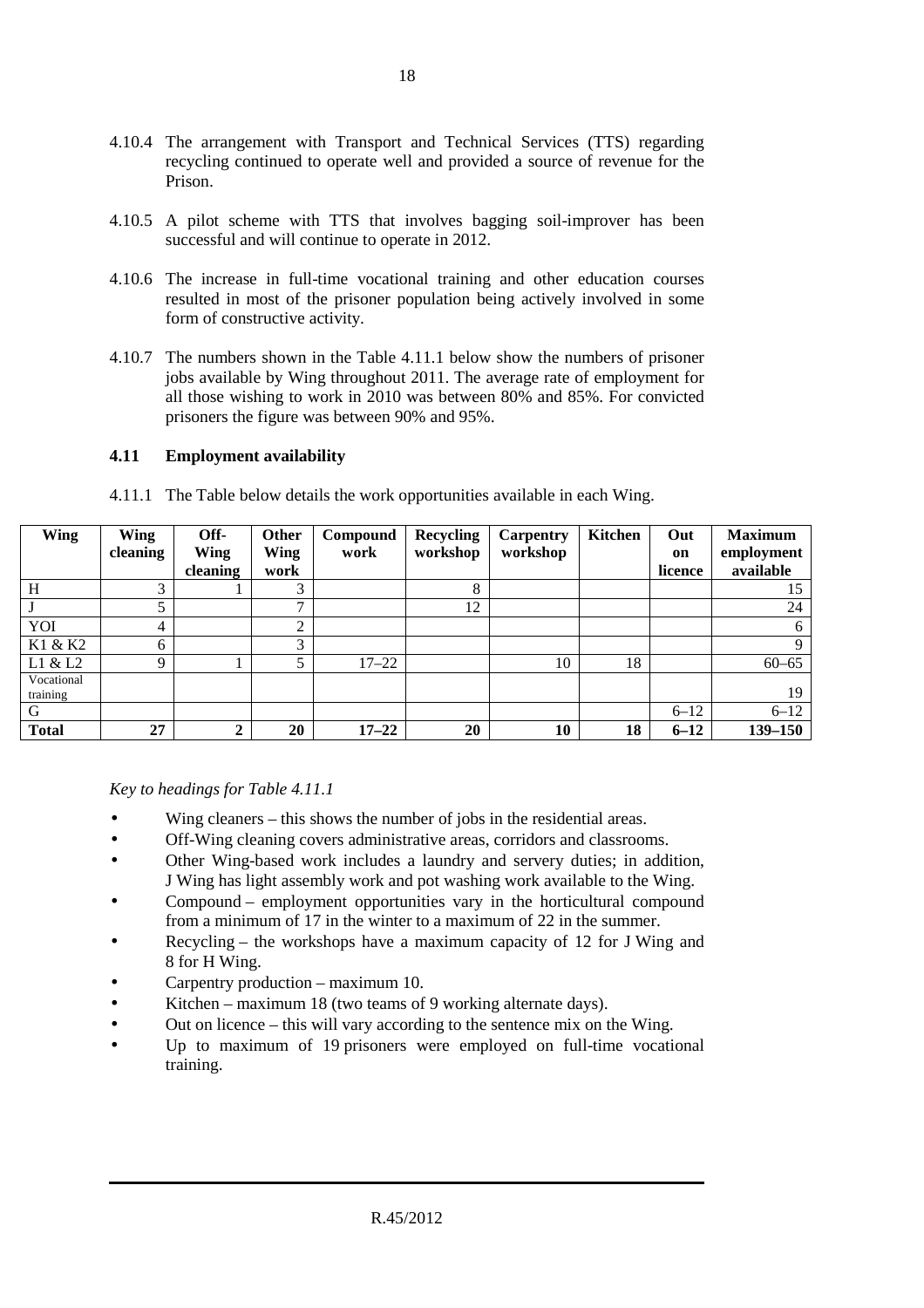### **5. STAFF TRAINING AND DEVELOPMENT**

# **5.1 Staff Training Hours**

| 2007  | 2008  | 2009  | 2010  | 2011  |  |
|-------|-------|-------|-------|-------|--|
| 3,098 | 4,048 | 4,914 | 3,977 | 4,781 |  |

- 5.1.1 With reference to the above hours, 1,582 related to the Modern Manager training and the remainder to in-house training covering –
	- Control and Restraint
	- First Aid
	- Prison policy matters
	- **Healthcare procedures**
	- Vocational qualifications
	- Fork-lift driving
	- Child protection
	- Customer care.
- 5.2 Three operational managers commenced the Modern Manager Development Programme at Level 3.
- 5.3 Two Officers passed the assessment process to become qualified Control and Restraint Officers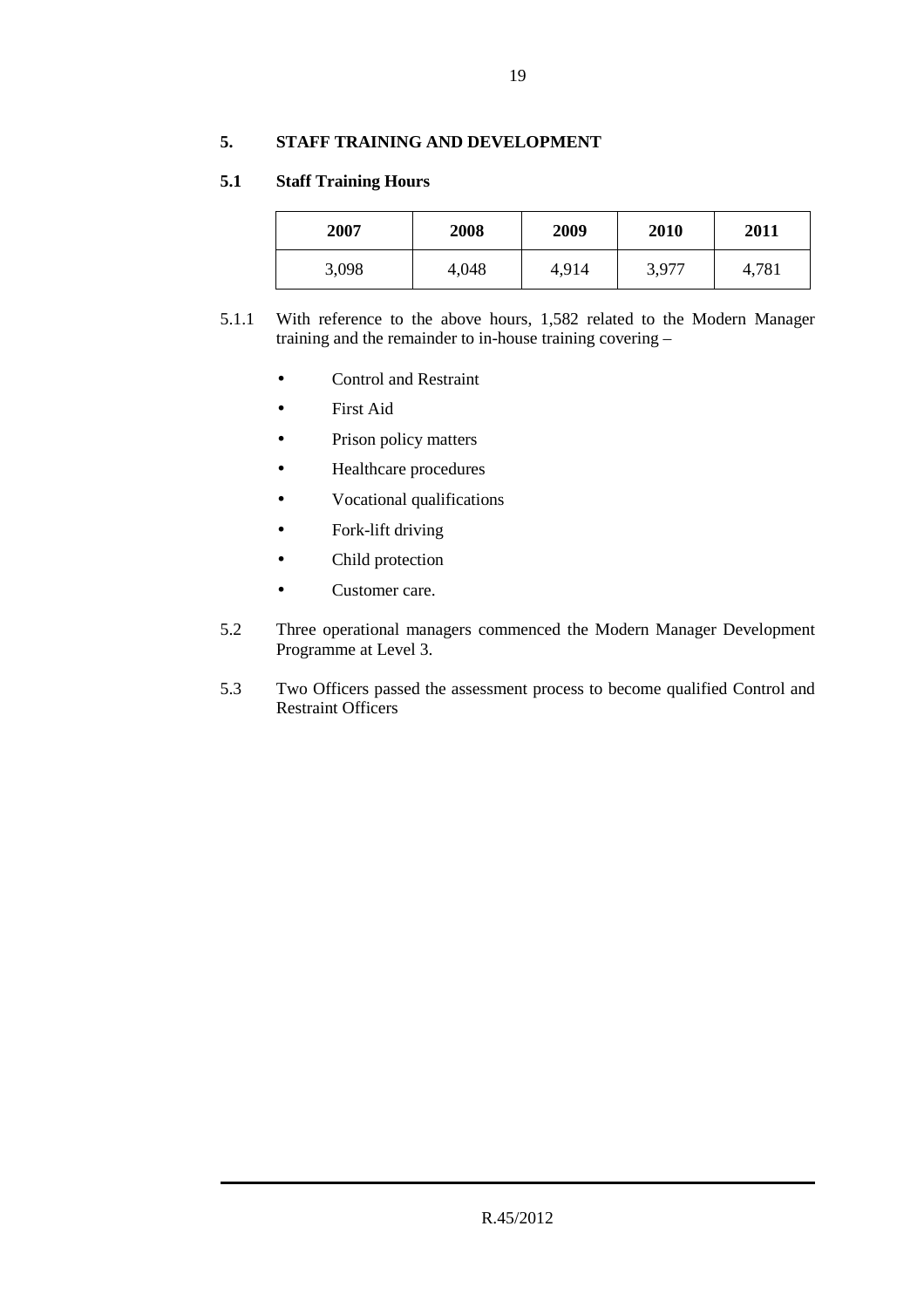#### **6. HEALTHCARE**

## **6.1 Developments during 2011**

- The department has been fully staffed throughout 2011 and this has facilitated the development of nurse-led health improvement and triage clinics.
- 99 prisoners were tested for blood-borne viruses and 62 prisoners had cholesterol levels checked.
- Help and support was available for those prisoners who wish to stop smoking and for those who are morbidly obese.
- Figures for prescribed medication averaged around 50% of the population.
- Alcohol detox figures have increased slightly to 33.
- The visiting Physiotherapist attends once per week and, when appropriate, moves prisoners on to the Referral gym sessions on site in the Prison. This is a successful intervention with very few prisoners requiring attendance at the Physiotherapy Department at the General Hospital.

#### **6.2 Complaints**

- 6.2.1 There were 6 complaints against the health care department in 2011 as follows –
	- 2 related to requests for dentures
	- 3 regarding insufficient pain relief
	- 1 seeking a prescription for anti-depressants.

#### **6.3 Detox**

- 6.3.1 The number of detoxes for substance abuse is divided into 3 main categories
	- for Opiates;
	- for Benzodiazepines; and
	- the majority are poly-drug abusers who need a combination detoxification for both Opiates and Benzodiazepines.
- 6.3.2 The breakdown of detoxes was as follows
	- Opiates and Benzodiazepines detoxes  $=$  23
	- Opiate only detoxes  $= 6$
	- $\beta$  Benzodiazepine only detoxes  $\beta$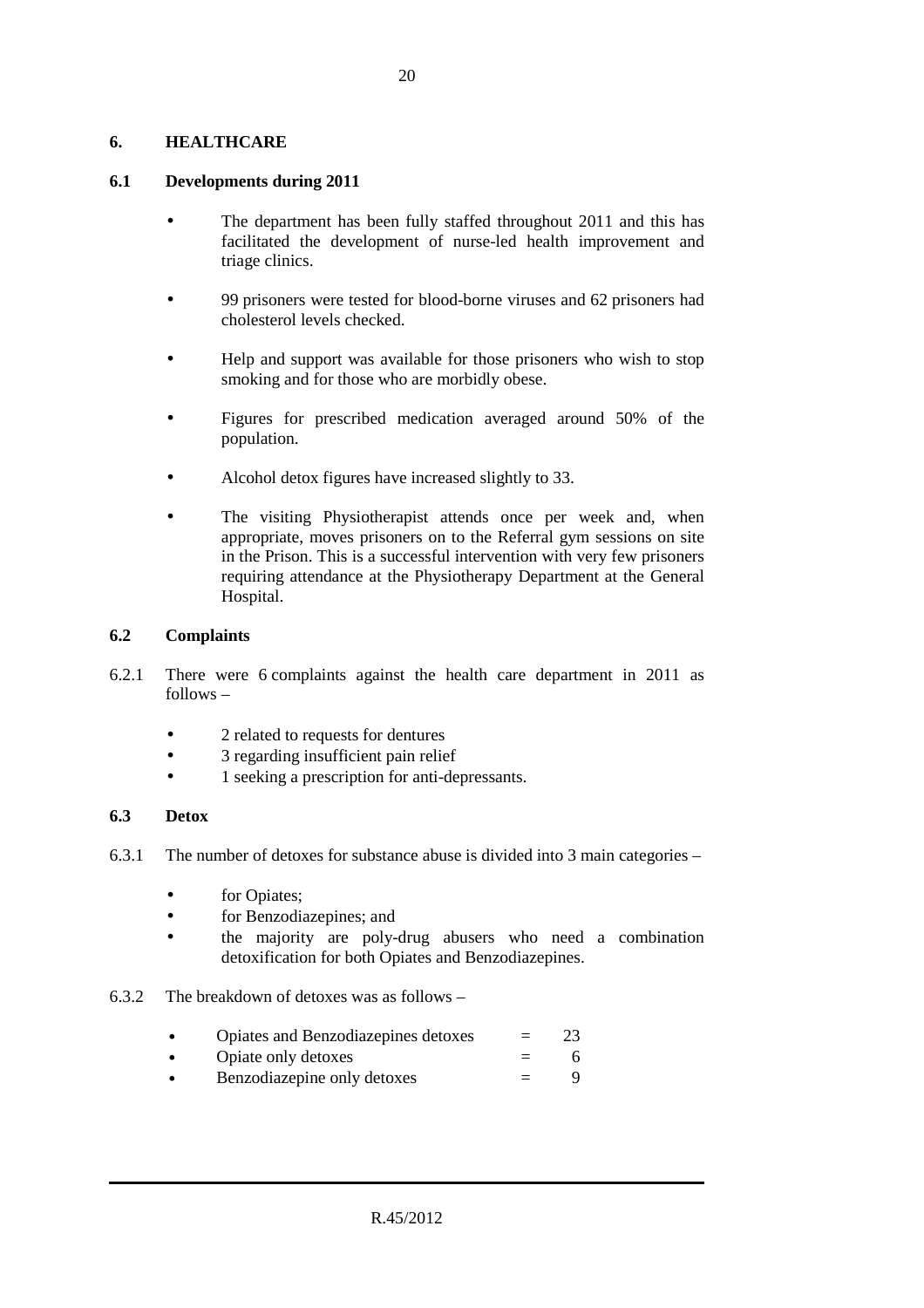#### **6.4 Healthcare Clinics**

*6.4.1 G.P. Clinics:* 



*6.4.2 Psychiatrist Appointments:* 



# **Psychiatrist Appointments**

*6.4.3 Dentist Appointments:* 



**Prisoners seen by Dentist**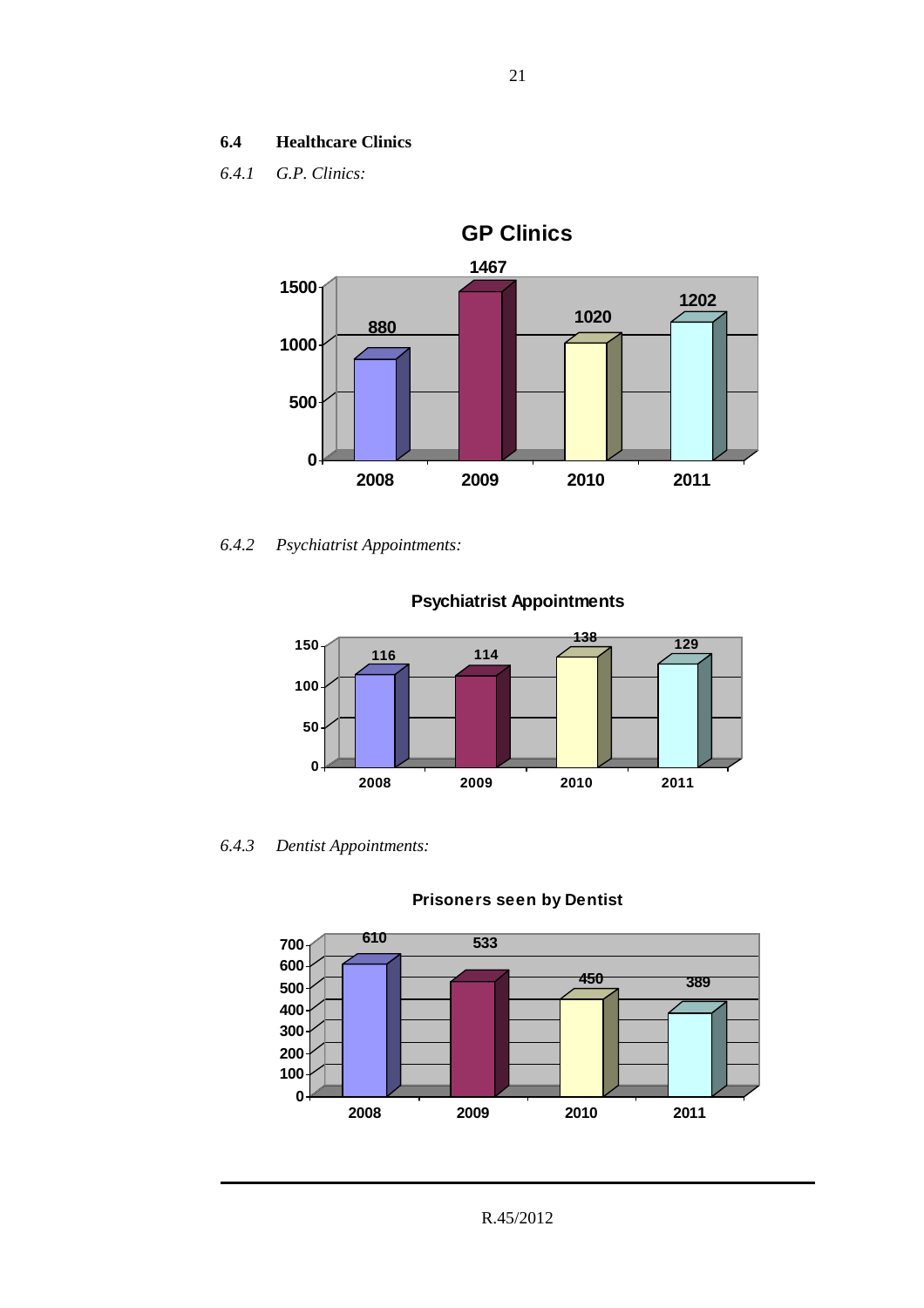- 6.4.4 The dentist visited routinely once a week.
- *6.4.5 Alcohol and Drug Detoxification Programmes:*



# **Alcohol/Drug Detox**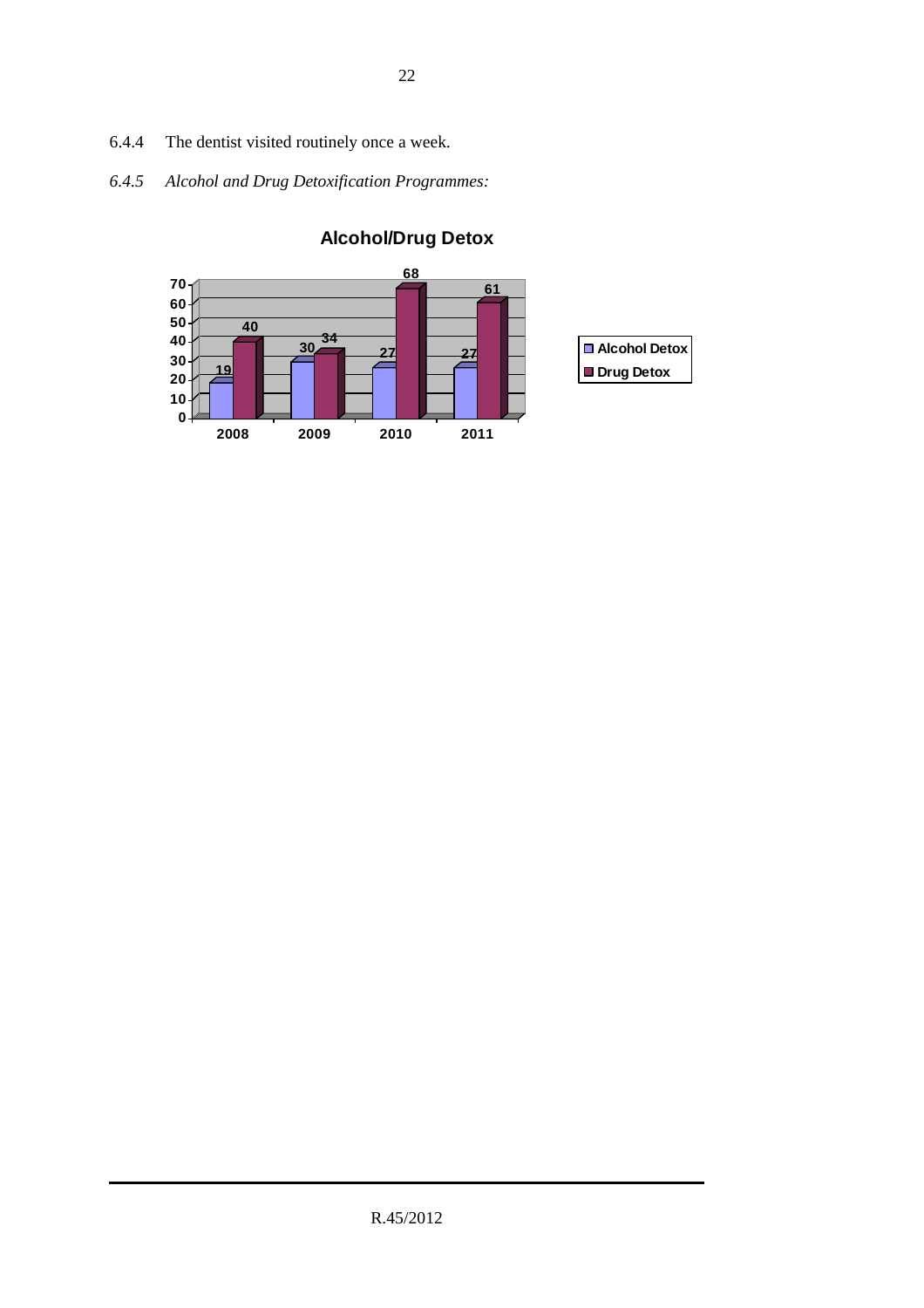# **7. PSYCHOLOGY AND SAFER CUSTODY**

## **7.1 Overview**

- 7.1.1 By the end of 2011 the Psychology Department consisted of a Principal Forensic Psychologist, a Forensic Psychologist in Training, and arrangements had been made to appoint a Psychological Assistant, to commence employment in February 2012
- 7.1.2 The Principal Psychologist continued to undertake counselling and support work with staff when appropriate.
- 7.1.3 The Principal Psychologist continued to provide professional support to the Safer Custody Officer and the Child/Public Protection Officer.
- 7.1.4 The Psychology Department continued to carry out assessments on prisoners to identify their risk factors and criminogenic needs.

#### **7.2 Statistics**

| Release on Temporary Licence   Sentence Plan | Contributions | Induction  | $One-to-One$  |
|----------------------------------------------|---------------|------------|---------------|
| <b>Risk Assessment Reports</b>               |               | Interviews | interventions |
| 82                                           | 218           | 122        | 592           |

#### **7.3 Safer Custody Statistics**

- 7.3.1 143 reports were submitted to the Safer Custody Officer during the year. 29 of these were Bullying Information Reports and 34 were Prison Information Reports. There were 36 anti-bullying investigations carried out.
- 7.3.2 Assaults or Violent Incidents

| <b>MONTH</b>  | <b>TOTAL No.</b> | <b>Assaults on</b><br><b>Prisoners</b> | <b>Assaults on</b><br><b>Staff</b> |
|---------------|------------------|----------------------------------------|------------------------------------|
| January       | 4                | 3                                      |                                    |
| February      | $\overline{2}$   | $\overline{2}$                         | 0                                  |
| March         | 3                | 3                                      | 0                                  |
| April         | $\overline{2}$   | $\overline{2}$                         | 0                                  |
| May           | 3                | 3                                      | 0                                  |
| June          | 4                | $\overline{2}$                         | $\overline{2}$                     |
| July          | $\Omega$         | 0                                      | 0                                  |
| August        | $\Omega$         | 0                                      | 0                                  |
| September     | 3                |                                        | $\overline{2}$                     |
| October       | $\Omega$         | 0                                      | 0                                  |
| November      |                  | 1                                      | 0                                  |
| December      | 3                | 2                                      |                                    |
| <b>TOTALS</b> | 25               | 19                                     | 6                                  |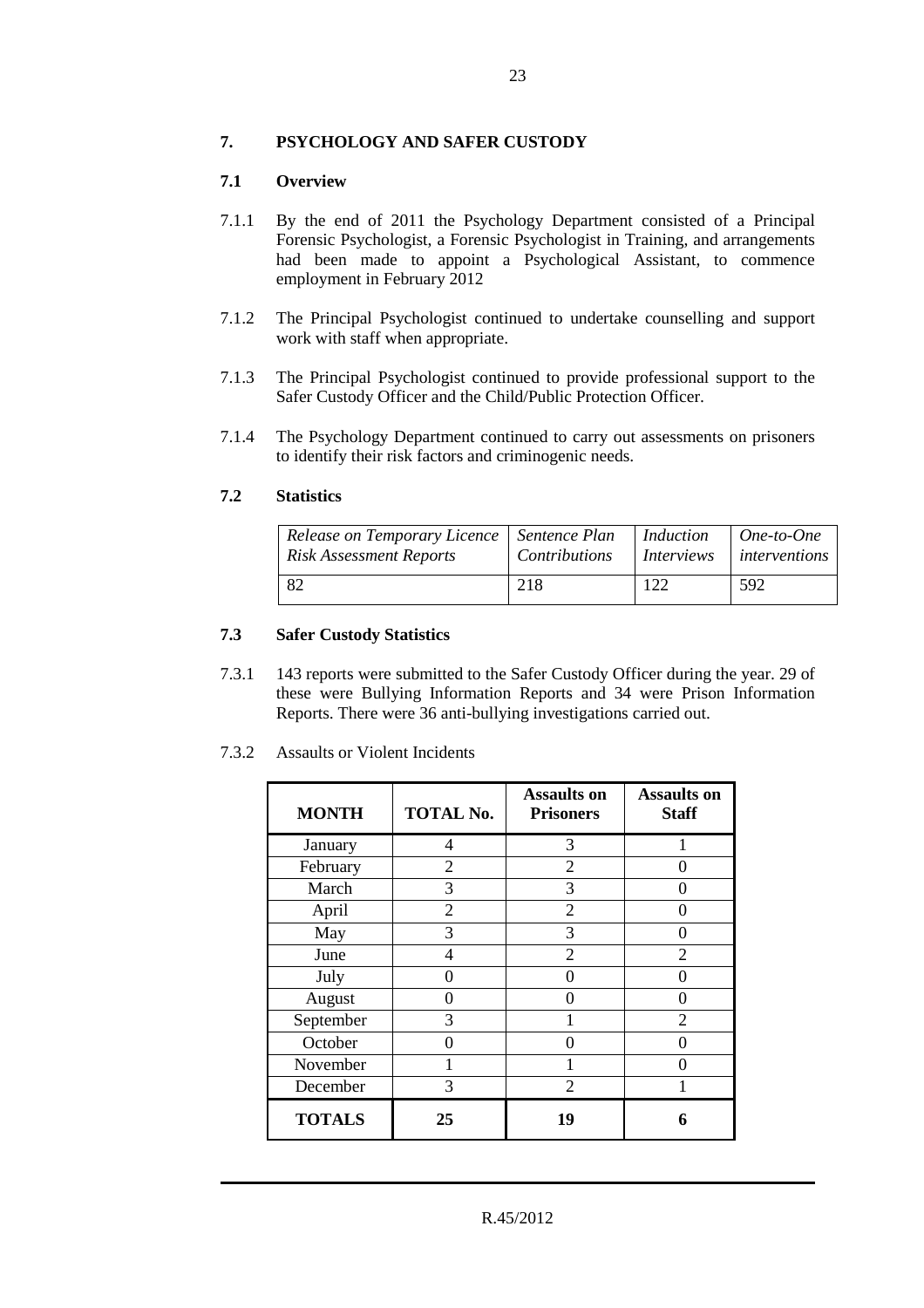## **7.4 Self-harm**

7.4.1 87 referrals were made to the Safer Custody Officer related to prisoners at risk of self-harm.



7.4.2 Risk and Concerns Assessments

## 7.4.3 Precautionary Measures





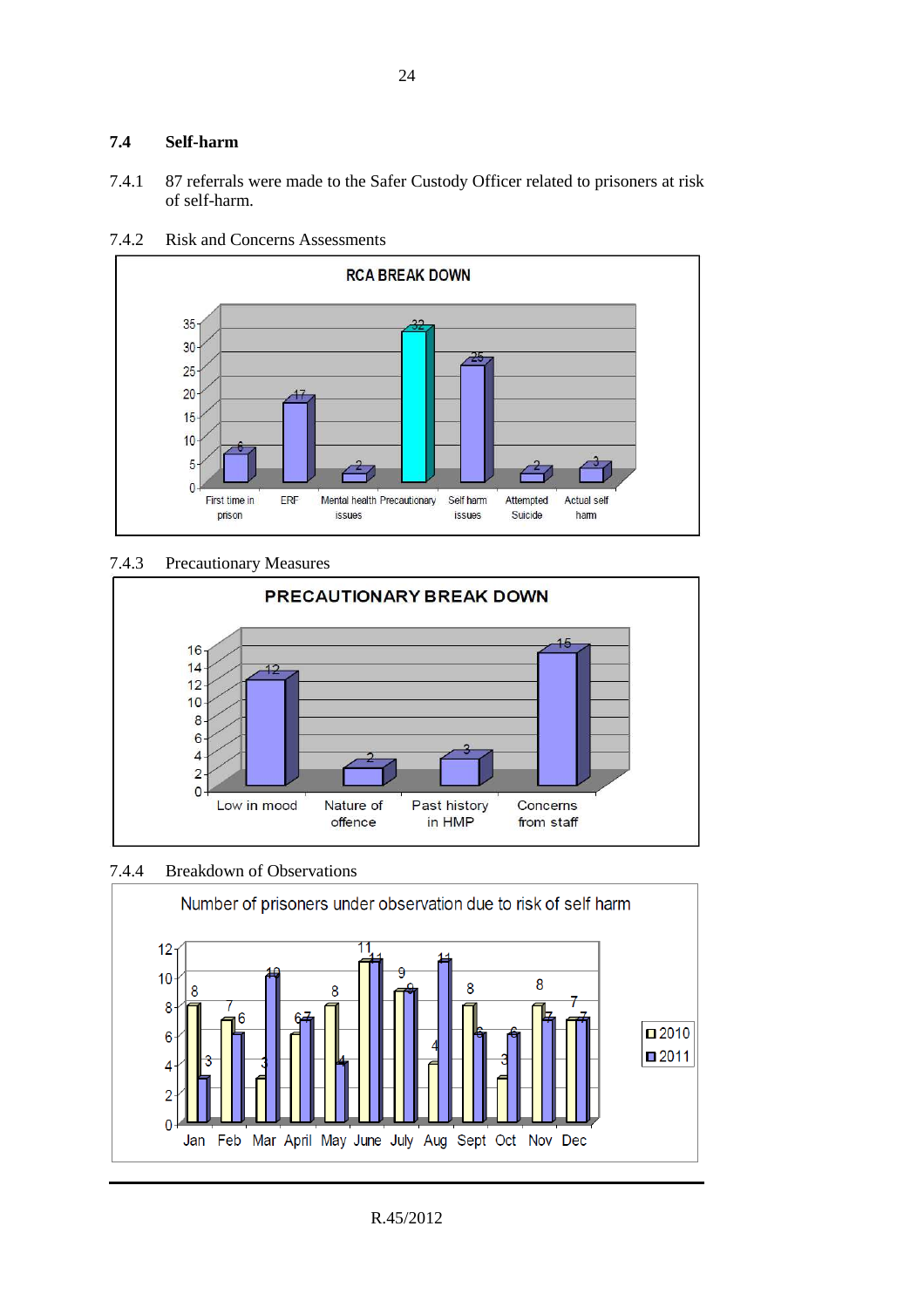# **8. DRUG AND ALCOHOL PRISON SERVICES (DAPS) TEAM**

# **8.1 Overview**

 During 2011, the Drug and Alcohol Counsellors made contact with every prisoner on induction and were able to offer a comprehensive assessment. Interventions have continued to be delivered mainly through one-to-one work, although some group-work programmes were completed, as set out below.

# **8.2 Total of One-to-One Interventions in 2011**



# **8.3 Total of Prisoners attending Group Interventions in 2011**



- 8.3.1 The above were delivered to 2 Alcohol Study Groups and one Drug and Alcohol Course. Courses ceased from the middle of the year whilst a review of programme delivery took place. The core components of the Alcohol Study Group have been covered in one-to-one sessions with 9 prisoners.
- 8.4 From the population at the end of the year (165 prisoners) 132 prisoners were on the Drug and Alcohol Counsellors' caseload. All young offenders had engaged in one-to-one counselling and, of the 14 female prisoners, the Drug and Alcohol Counsellors worked on a one-to-one basis with 11 women. The remaining 3 did not have a drug or alcohol problem.
- 8.5 The Drug and Alcohol Counsellors have continued to facilitate visits to the Prison from representatives from Alcoholics Anonymous, who run group meetings with prisoners on a weekly basis.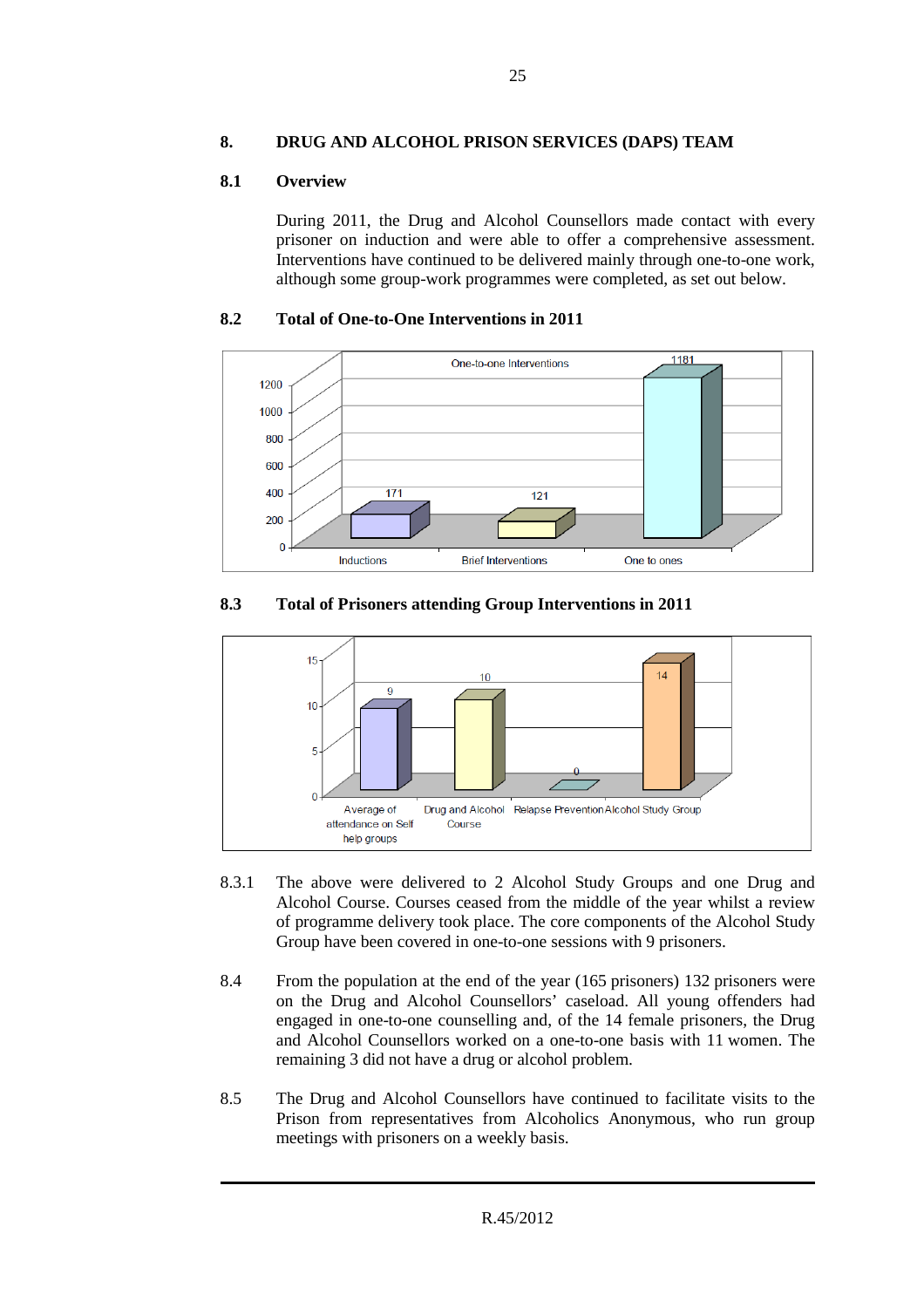# **ANNEX A**

| <b>OFFENCE AGAINST</b><br><b>PRISON RULE 80</b>                                                                                                                                                                                              | <b>Number</b> | <b>Dismissed</b> | Loss of<br><b>Association</b> | <b>Cellular</b><br>Confinement | <b>Caution</b> | Loss of<br>privileges   | Loss of<br><b>Earnings</b> | Referral<br>to<br><b>Police</b> |
|----------------------------------------------------------------------------------------------------------------------------------------------------------------------------------------------------------------------------------------------|---------------|------------------|-------------------------------|--------------------------------|----------------|-------------------------|----------------------------|---------------------------------|
| 1<br><b>Commits any assault</b>                                                                                                                                                                                                              | 29            | 4                |                               | 15                             | $\mathbf{3}$   | $\overline{\mathbf{4}}$ |                            | $\mathbf{3}$                    |
| 5<br><b>Fights with any person</b>                                                                                                                                                                                                           | 16            | $\mathbf{1}$     | 8                             | 3                              | $\overline{2}$ |                         |                            | $\mathbf{2}$                    |
| 6<br><b>Intentionally endangers</b><br>the health or safety of<br>others or by the<br>prisoner's conduct,<br>recklessly endangers such<br>health or safety                                                                                   | 13            | 2                | 7                             | $\overline{2}$                 | 1              |                         | 1                          |                                 |
| 7<br>intentionally obstructs an<br>officer in the execution of<br>the officer's duty or any<br>person, other than a<br>prisoner, who is at the<br>prison for the purpose of<br>working there, in the<br>performance of that<br>person's work | 3             | 1                | $\boldsymbol{2}$              |                                |                |                         |                            |                                 |
| 9(b)<br>Fails to comply with any<br>condition upon which the<br>prisoner is so temporarily<br>released                                                                                                                                       | 7             |                  |                               |                                | $\overline{2}$ | 5                       |                            |                                 |
| <b>10 Has:</b><br>(a) in the prisoner's<br>possession, or concealed<br>about the prisoner's body<br>or in any body orifice,<br>any article or substance<br>which the prisoner is not<br>authorized to have                                   | 36            | 4                | 15                            | 10                             | 4              | 1                       | 1                          | $\mathbf{1}$                    |
| (b) in the prisoner's<br>possession, whilst in a<br>particular part of the<br>prison, any article or<br>substance which the<br>prisoner is not authorized<br>to have in that part of the<br>prison                                           | 3             | 1                | 1                             | 1                              |                |                         |                            |                                 |
| 13<br><b>Takes improperly any</b><br>article belonging to<br>another person or to the<br>prison                                                                                                                                              | 9             | 3                | $\boldsymbol{2}$              |                                | $\overline{2}$ | $\mathbf{1}$            | $\mathbf{1}$               |                                 |
| 14<br><b>Intentionally or</b><br>recklessly sets fire to any<br>part of the prison or any<br>other property whether<br>or not that property<br>belongs to the prisoner                                                                       | 1             |                  |                               | $\mathbf{1}$                   |                |                         |                            |                                 |
| 15<br>Destroys or damages any<br>part of the prison or any<br>other property other than<br>the prisoner's own                                                                                                                                | 22            | 4                | 4                             | 3                              | 4              | 3                       | 4                          |                                 |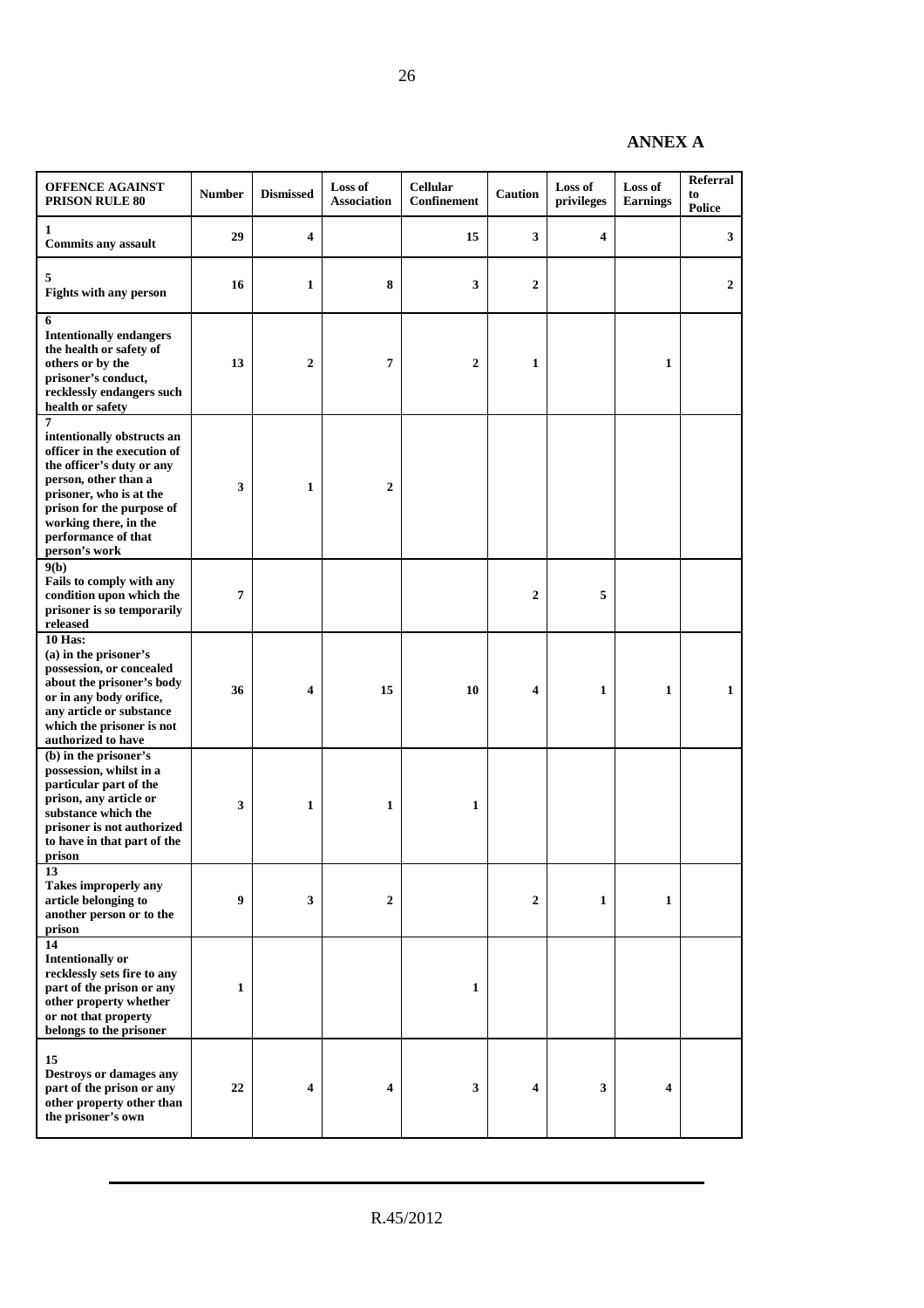| <b>OFFENCE AGAINST</b><br><b>PRISON RULE 80</b>                                                                                                                                                                                                                          | <b>Number</b>  | <b>Dismissed</b> | Loss of<br><b>Association</b> | <b>Cellular</b><br><b>Confinement</b> | <b>Caution</b> | Loss of<br>privileges | Loss of<br><b>Earnings</b> | <b>Referral</b><br>to<br><b>Police</b> |
|--------------------------------------------------------------------------------------------------------------------------------------------------------------------------------------------------------------------------------------------------------------------------|----------------|------------------|-------------------------------|---------------------------------------|----------------|-----------------------|----------------------------|----------------------------------------|
| 17<br>Displays, attaches or<br>draws on any part of the<br>prison, or any other<br>property, threatening,<br>abusive or insulting racist<br>words, drawings, symbols<br>or other material                                                                                | $\overline{2}$ | $\mathbf{1}$     |                               | 1                                     |                |                       |                            |                                        |
| 18<br><b>Absents himself or</b><br>herself from any place<br>where the prisoner is<br>required to be or is<br>present at any place<br>where the prisoner is not<br>authorized to be                                                                                      | 5              | $\mathbf{1}$     | $\boldsymbol{2}$              |                                       | 1              | 1                     |                            |                                        |
| 19<br>Is disrespectful to any<br>officer or any person,<br>other than a prisoner,<br>who is at the prison for<br>the purpose of working<br>there or who is visiting<br>the prison                                                                                        | 5              |                  |                               | 3                                     |                | $\overline{2}$        |                            |                                        |
| 20<br>Uses threatening, abusive<br>or insulting words or<br>behaviour                                                                                                                                                                                                    | 77             | 8                | 37                            | 12                                    | 11             | 8                     | $\mathbf{1}$               |                                        |
| 21<br><b>Intentionally fails to</b><br>work properly or, being<br>required to work, refuses<br>to do so                                                                                                                                                                  | 7              | $\overline{2}$   | $\boldsymbol{2}$              |                                       | 3              |                       |                            |                                        |
| 22<br>Disobeys any lawful<br>order                                                                                                                                                                                                                                       | 21             | $\mathbf{1}$     | 6                             | 7                                     | 5              | 2                     |                            |                                        |
| 23<br>Disobeys or fails to<br>comply with any rule or<br>direction applying to a<br>prisoner                                                                                                                                                                             | 24             | $\boldsymbol{2}$ | 11                            | 1                                     | 7              | 3                     |                            |                                        |
| 24(a)<br>receives any controlled<br>drug during the course of<br>a visit                                                                                                                                                                                                 | $\mathbf{1}$   |                  |                               | 1                                     |                |                       |                            |                                        |
| 24(b)<br>receives, without the<br>consent of an officer, any<br>other article during the<br>course of a visit (not<br>being a visit by a legal<br>adviser)                                                                                                               | 4              | $\mathbf{1}$     | 1                             | 1                                     |                | 1                     |                            |                                        |
| 25<br>Consumes, takes, injects,<br>ingests or otherwise<br>administers to himself or<br>herself any substance<br>which is a prohibited<br>article or fails to prevent<br>the administration, in any<br>manner, of such a<br>substance to him or her<br>by another person | $\mathbf{1}$   |                  |                               |                                       |                |                       | 1                          |                                        |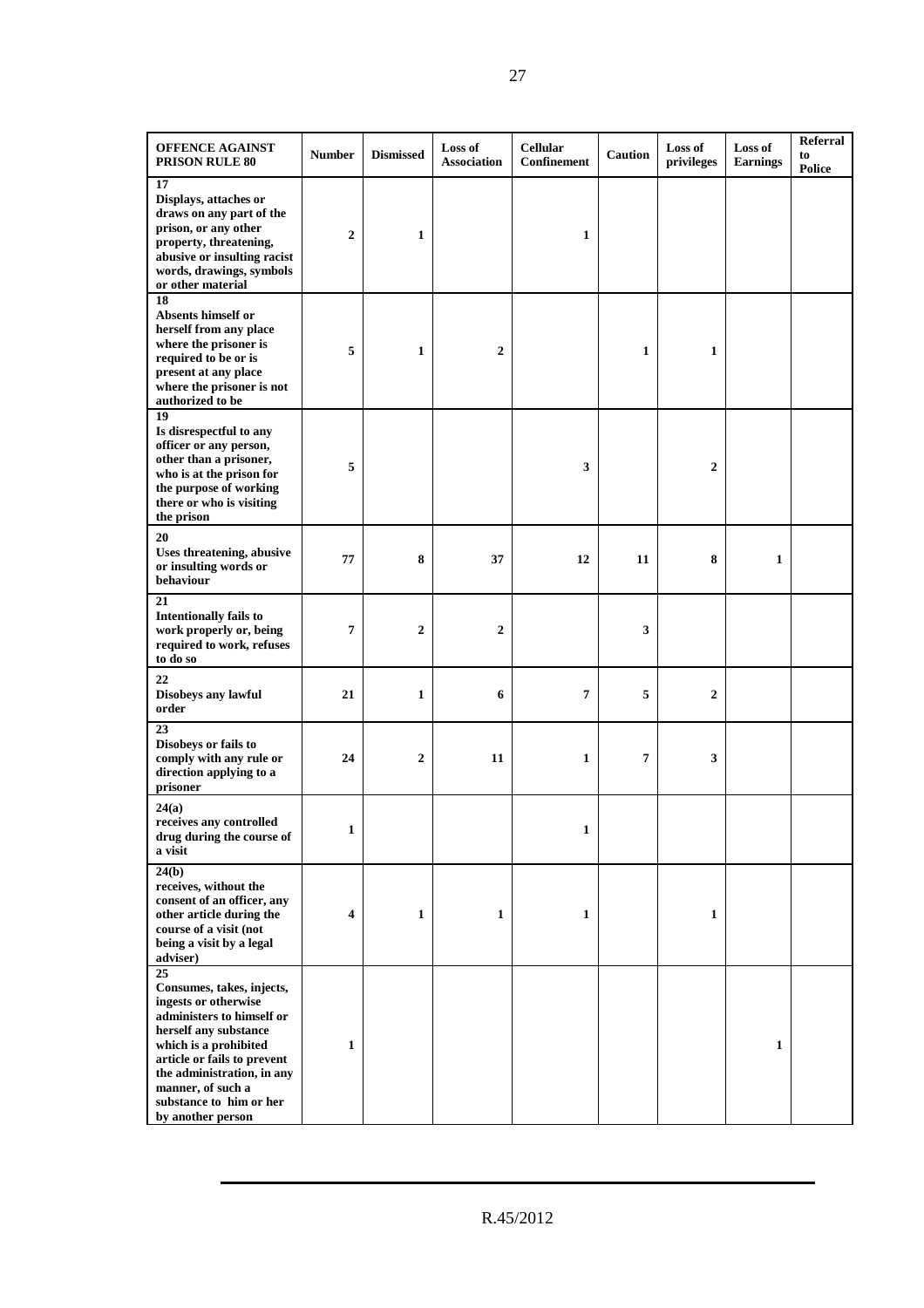| <b>OFFENCE AGAINST</b><br><b>PRISON RULE 80</b>                                                                                                                                                                                                                                                                                                                                                            | <b>Number</b> | <b>Dismissed</b> | Loss of<br><b>Association</b> | <b>Cellular</b><br><b>Confinement</b> | <b>Caution</b> | Loss of<br>privileges | Loss of<br><b>Earnings</b> | Referral<br>to<br><b>Police</b> |
|------------------------------------------------------------------------------------------------------------------------------------------------------------------------------------------------------------------------------------------------------------------------------------------------------------------------------------------------------------------------------------------------------------|---------------|------------------|-------------------------------|---------------------------------------|----------------|-----------------------|----------------------------|---------------------------------|
| 26<br>Inhales any substance, or<br>the fumes of any<br>substance, which is:<br>(1) a prohibited article,<br>(2) an article which the<br>prisoner is not authorized<br>by these rules or an<br>officer to possess or keep,<br><b>or</b><br>(3) an article which the<br>prisoner is so authorized<br>to keep or possess, but<br>not for the purpose of<br>inhaling, or inhaling the<br>fumes of, the article | 1             | $\mathbf{1}$     |                               |                                       |                |                       |                            |                                 |
| 28<br>Commits any indecent or<br>obscene act                                                                                                                                                                                                                                                                                                                                                               | 3             |                  | 3                             |                                       |                |                       |                            |                                 |
| 30<br>Attempts to commit,<br>incites another prisoner<br>to commit, or assists<br>another prisoner to<br>commit or to attempt to<br>commit, any of the<br>foregoing breaches                                                                                                                                                                                                                               | 1             | $\mathbf{1}$     |                               |                                       |                |                       |                            |                                 |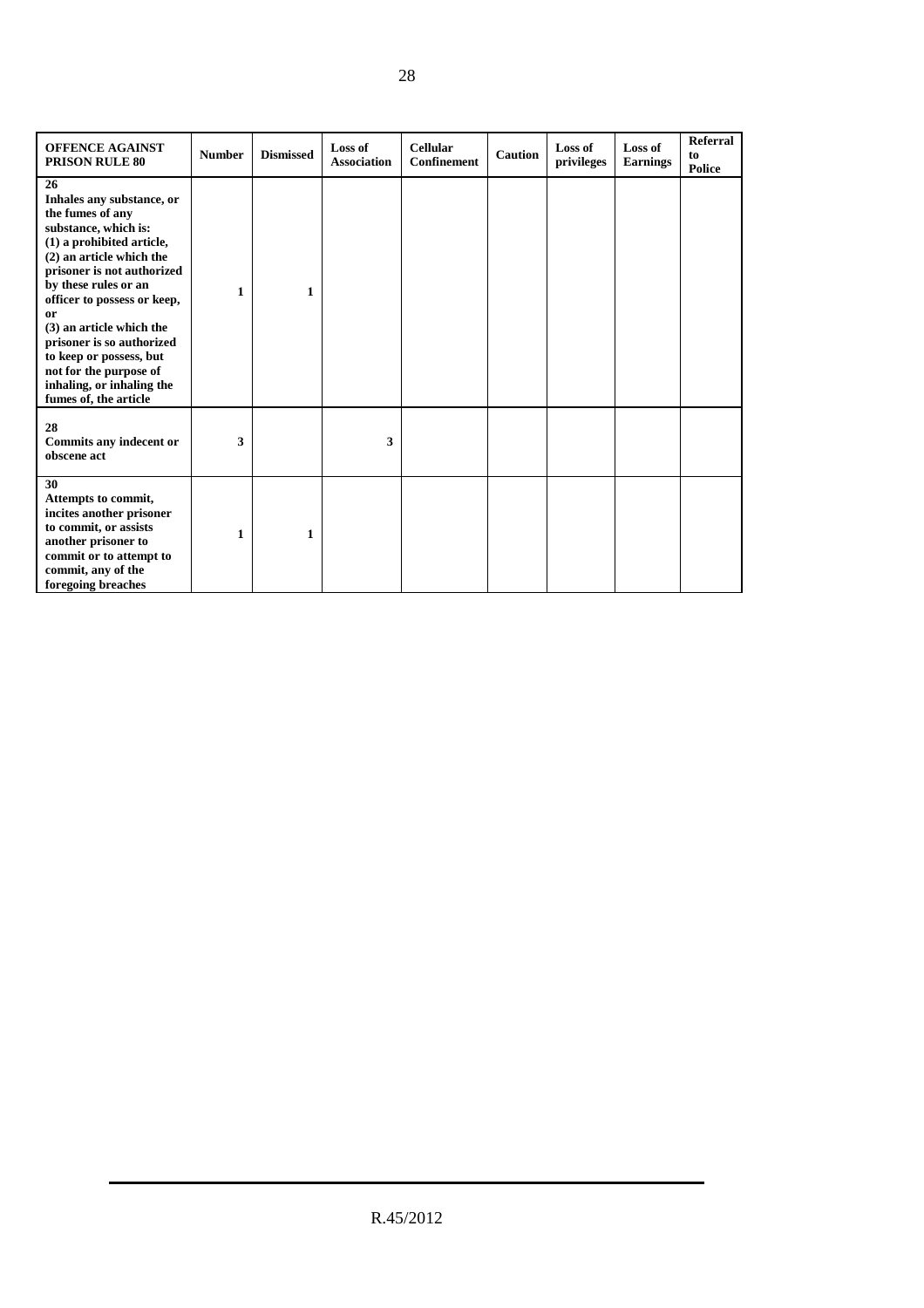29

# **ANNEX B**

| <b>2011 Examination/Assessment results</b>                                  |              |                                                                |                  |
|-----------------------------------------------------------------------------|--------------|----------------------------------------------------------------|------------------|
| Literacy assessments completed                                              | 88           | Numeracy assessments completed                                 | 82               |
| <b>Entry Level Passes</b>                                                   | 10           | <b>Entry Level Passes</b>                                      | 16               |
| Level 1 Passes                                                              | 28           | Level 1 Passes                                                 | 37               |
| Level 2 Passes                                                              | 50           | Level 2 Passes                                                 | 29               |
| <b>Courses Completed Successfully</b>                                       |              |                                                                |                  |
| Prison Education Trust (PET)                                                |              |                                                                |                  |
| Successful applications                                                     | 10           | <b>ECDL</b> - Level 1 Passes                                   | 74               |
| Open Learning Courses completed -                                           |              | Level 2 Passes (completed all                                  |                  |
| supported courses with accreditation<br>Open University (OU) Courses funded | 15           | modules)                                                       | 5                |
| and completed                                                               | 6            |                                                                |                  |
| <b>GCSE</b> (Biology)                                                       | $\mathbf{1}$ | <b>ESOL</b>                                                    |                  |
| <b>OCN Level 1 Software Fundamentals</b>                                    | 34           | <b>PET</b>                                                     | $\overline{c}$   |
| OCN Level 1 Word Processing                                                 | 15           | <b>BEC</b>                                                     | $\mathbf{1}$     |
| <b>OCN</b> Level 1 Spreadsheets                                             | 23           | First Certificate in English (FCE)                             | 3                |
| <b>OCN Level 1 PowerPoint</b>                                               | 21           | Certificate in Advanced English (CAE)                          | $\boldsymbol{0}$ |
| <b>OCN Level 1 Healthy Eating</b>                                           | 27           | Skills for Life (completed awards)                             | 45               |
| <b>OCN Level 2 Healthy Eating</b>                                           | 6            |                                                                |                  |
| <b>OCN Level 2 Financial Management</b>                                     | 5            | <b>ADULT LITERACY</b>                                          |                  |
| Passport to Safety                                                          | 30           | <b>Adult Literacy Level 1 Passes</b>                           | 11               |
| CYQ Level 1 Lifestyle Management<br>CYQ Level 2 Nutrition for a Healthy     | 8            | <b>Adult Literacy Level 2 Passes</b>                           | 10               |
| Lifestyle                                                                   | 8            |                                                                |                  |
| CYQ Level 1 Assistant Gym Instructor                                        | 24           | <b>Adult Numeracy Level 1 Passes</b>                           | $\overline{7}$   |
| CYQ Level 2 Gym Instructor<br>OCN Level 1 Taking Part in Sport for          | 6            | <b>Adult Numeracy Level 2 Passes</b>                           | 8                |
| Personal Improvement                                                        | 9            |                                                                |                  |
| OCN Level 2 Taking Part in Sport for                                        |              |                                                                |                  |
| Personal Improvement                                                        | 6            |                                                                |                  |
| Sports Leaders Award Level 1 - Dance                                        | 6            |                                                                |                  |
| IMF Performance Training: Kettleball                                        | 45           |                                                                |                  |
| IMF Performance Training: Olympic                                           |              |                                                                |                  |
| Lifting                                                                     | 22           |                                                                |                  |
| JFA 5 a side course                                                         | 25           |                                                                |                  |
| <b>City and Guilds Vocational Training</b>                                  | Unit         |                                                                |                  |
| <b>Level 1 Courses</b>                                                      | Passes       |                                                                |                  |
| C&G 6128 Carpentry                                                          | 115          | C&G Level 1 Certificate in Basic<br><b>Construction Skills</b> | 12               |
| C&G 6128 Decorating                                                         | 141          | C&G Level 1 Diploma in Basic<br><b>Construction Skills</b>     | 8                |
| C&G 6128 Blockwork                                                          | 92           |                                                                |                  |
|                                                                             |              |                                                                |                  |